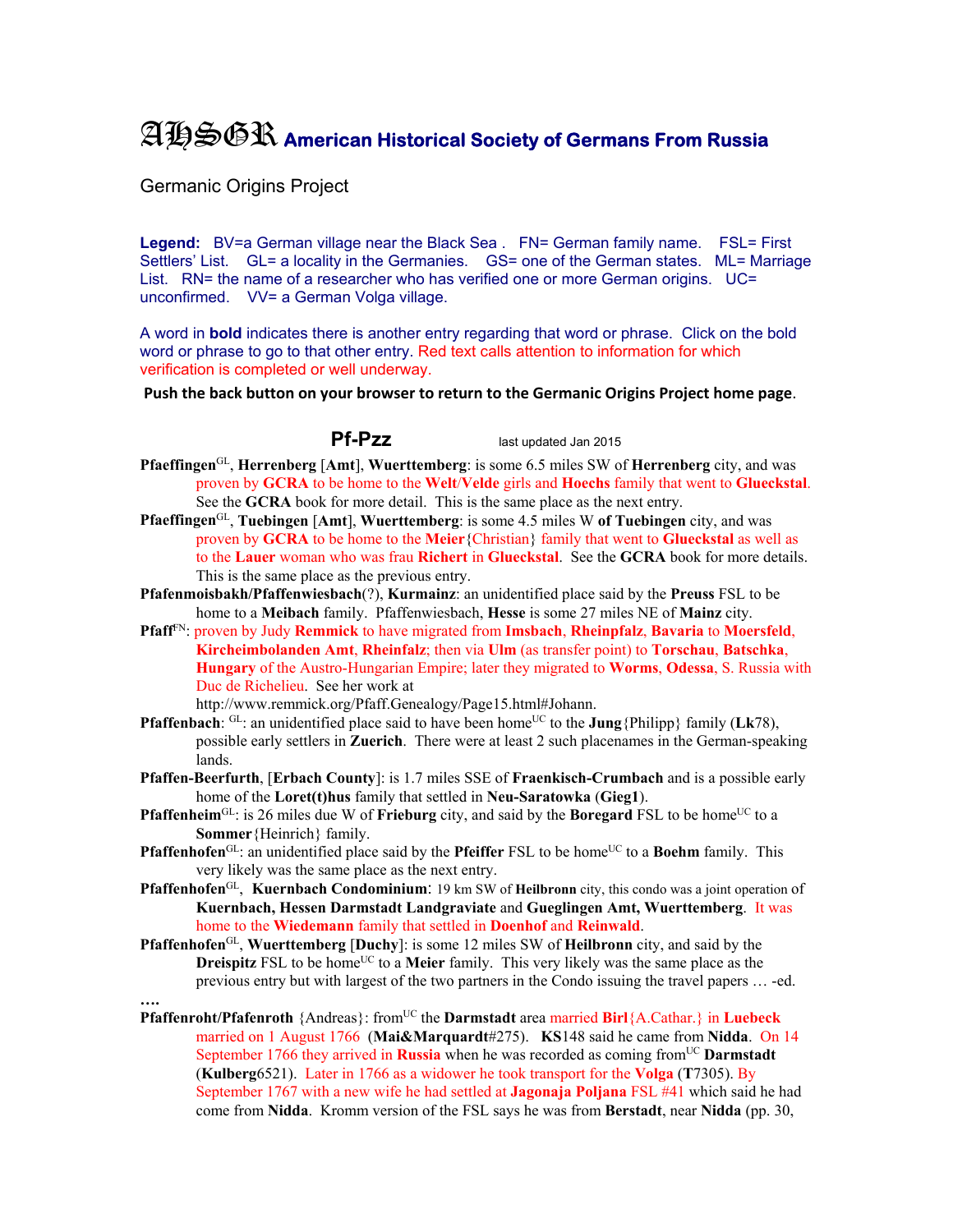34).

## **Pfaffenroth**FN: see **Pfaffenroht**.

- **Pfaffenwiesbach**GL, [**Waldbott Barony**]: is 6 miles W of **Friedberg** city, and said by the **Boregard** FSL to be home<sup>UC</sup> to an **Anfang** family. Said by the **Neidermonjou** FSL to be home<sup>UC</sup> to a **Schmidt**{Johannes} family. Said by the **Ober-Monjou** FSL to be home<sup>UC</sup> to a **Lauer** widower. Said by Recruiter Beauregard's list to have been home<sup>UC</sup> to the **Muehlecker** {Conrad} family (**Lk**85).
- **Pfaffenwiesbach**GL: also see **Pfafenmoisbakh**.
- **Pfaffenzeller**GL, **Bassenheim Barony**: near Schmitten, Hesse.
- **Pfahlbronn parish**, **Welzheim** [**Amt**], **Schwabisch Gmuend**, **Wuerttemberg**: was 3.5 miles SE of **Welzheim** town.
- **Pfahler**{Margaretha}: fromUC **Seeler Schwabenheim** married **Sefling**{Thomas} in **Friedberg** 17 May 1766 (**Mai&Marquardt**#346). Not found in any later source.
- **Pfalz**GS: usually in the 1760's was short for **Kurpfalz**. *No locality was mentioned in any of the following references:* Said by the Stumpp version of the **Balzer** FSL to be home<sup>UC</sup> of **Karl** and **Robertus** families; the Pleve version says **Kurpfalz**. Said by the **Belowescher Kolonien** FSL to be home<sup>UC</sup> to **Berg**, **Buchmiller/Buchmueller**, **Markstaetter**, **Massold**, **Meiermann**, **Nordheimer**, **Schoellhorn**, **Ulrich**, and **Webert** families. Said by the Stumpp supplement to the **Dietel** FSL to be home<sup>UC</sup> to **Bengel, Detterer, Kern, Kindsvater, Michel, Mueller, Mueller, Ruff, Schlag, Seibel, Simon, and Stahlmann** families. Said by **Kulberg** to be home<sup>UC</sup> to the following families: **Buchennroth**229, Conrad{Peter+w+1c}133 Reformed ,

**Dannewald**{Friedrich+w+2c}201, {Georg+wife+2 kids}193, **Franz**{Georg+wife+2 kids}172, **Dewald**{Kilian+c+7c}56, **Fuhr**{Johannes+w}35 Reformed , **Fuhrmann**{Jacob+w+4c}226, **Gagnus**{Gustaw+w}235, **Gimper**{Leonhard+w+3c}230,

**Gumler/Kummeler**{Adam+w+3c}214, **Hermann**{Philipp+w+5c}216Catholic, **Hertel**{J.Georg+w}105 Catholic , **Hess**{Ulrich+w+3c}212, **Knoerzer**{Andreas+w+1c}215 Catholic , **Lutz**{Adam+2+3c}211, **Nilsen**{Johann+w+1c}203, **Schweiheimer**{Johann+wife+4 kids}171), **Sonnenwald**{Jacob+wife+6 kids}170), **Stahl**{Martin+w+5c}220, **Stumpf**{Johann+w}219 Reformed , {Melchior+w}217 Reformed21), {Philipp+1w}218 Reformed.

- **Pfalzengrafenweiler**GL, **Freudenstadt** [**Amt**]. **Wuerttemberg**: is some 7.5 miles NE of **Freudenstadt** city, and proven by the **GCRA** to be home to the **Rath** family that went to **Bergdorf**; see their book for more details.
- **Pfalzgrafenweiler**GL**, Freudenstadt Oberamt, Wuerttemberg**: is some 7 miles ENE of **Freudenstadt, Baden-Wuerttemberg**, and was home to **Schmidt/Schmid** families that settled in **Gueldendorf, Odessa**.
- Pfalz-Neuburg Duchy<sup>GS</sup>: this duchy held lands on both banks of the Danube almost as far W as Guenzburg and as far E as Reichertshofen just S of **Ingolstadt** city; it also held extensive lands on the Knaab river just N of **Regensburg** city, as well as farther N just W of **Neustadt-an-der-Waldnaab**. Its seat was **Neuburg** some 49 miles SSE of **Nuernberg** city in present-day **Bavaria**. This duchy was independent during 1505-1742. In 1742 it was folded into **Kurpfalz** making it the fathermost outlyer of that country. From 1777-08 the duchy was under Bavarian control, and in 1808 it disappeared, completely submersed into the Kingdom of **Bavaria**.

**Pfalz-Simmern Principality** or **Palatinate-Simmern Principality**GS: see **Simmern**.

**Pfalz-Sulzbach** [**Duchy**]: was an independent country 1614-1742, controlled by **Kurpfalz** 1742-1799 after which it was absorbed by **Kurbayern**. Its lands were around Sulzbach and to the W and E of the town of Weiden, all roughly 25-50 miles NW and N of **Regensburg** city. Said (no locality mentioned) by the **Reinwald** FSL to be home<sup>UC</sup> to frau **Guenter**{Georg} [nee **Tege**].

**Pfalz-Sulzbach Duchy**GS: also see **Sulzbach Duchy**.

**Pfalz-Zweibruechen Duchy**GS: see **Zweibruechen** and **Herzogtum Zweibruecken**.

**Pfanmueller**FN: this family name was found recorded in **Schlitz** marriage records 1762-1767; see **Flegel** trip.

**Pfannenstiel**FN: said by the **Mariental** FSL to be from<sup>UC</sup> Buedesheim, Kurtrier.

**Pfannenstiel**<sup>FN</sup>: said by the **Mariental** FSL to be from<sup>UC</sup> **Manderscheid, Kurtrier**.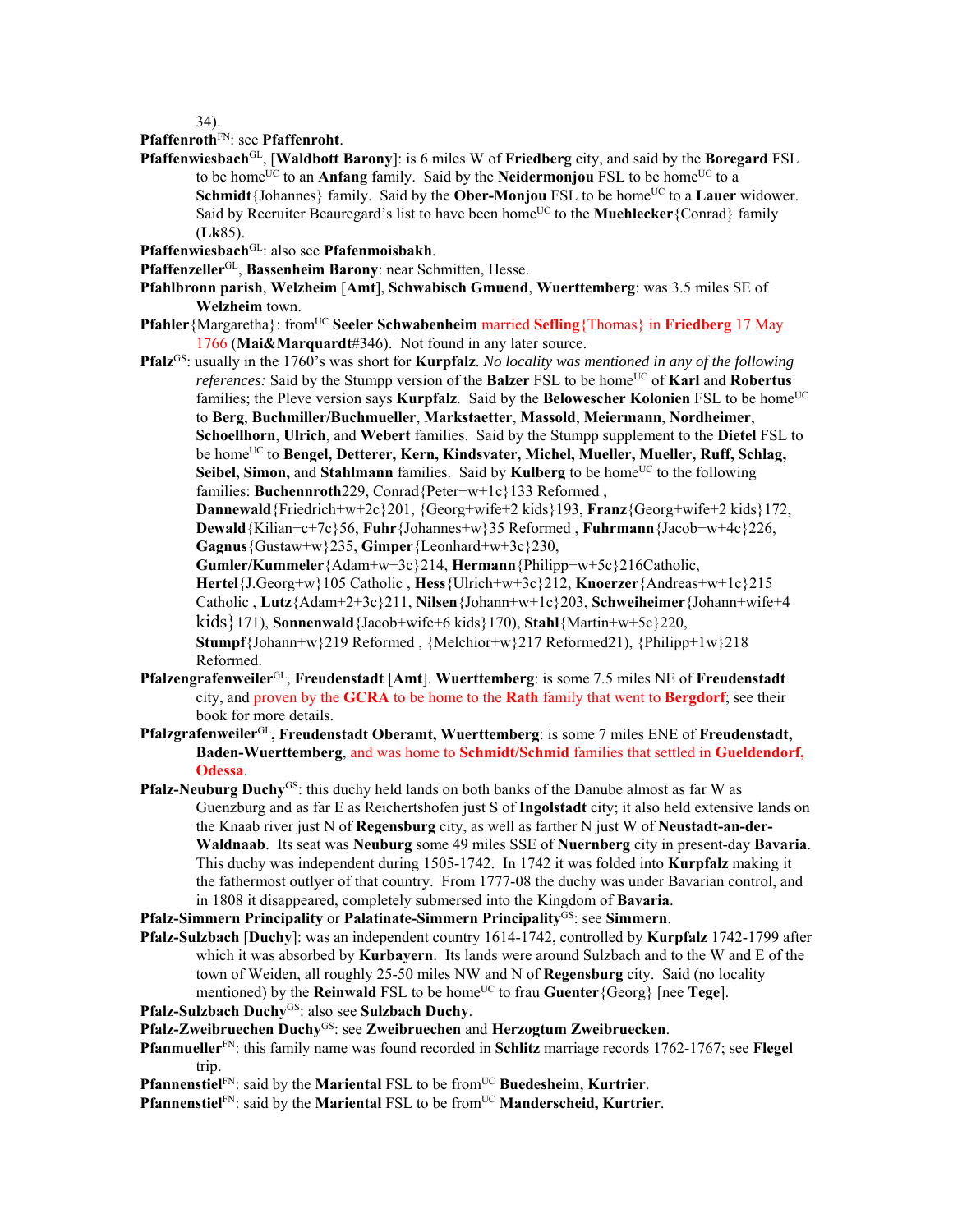**Pfannenstiel**FN**:** see **Fanmispel**.

Pfannensteil<sup>VV</sup>: an alternate name for **Mariental**<sup>VV</sup>.

- **Pfaffenwiesbach, [Walbott Barony]:** said by the Recruiter Beauregard list (Lk106) to have been home<sup>UC</sup> to the **Anfang**{FranzAnton}family who may have been **Wittmann** first settlers.
- **Pfarrhoff**{M.Catharina}: from<sup>UC</sup> **Ober-Erlenbach** married **Lammert**{Georg} 17 May 1766 in **Friedberg** (**Mai&Marquardt**#349). Not found in any later source.

**Pfautz**FN: this family name was found recorded in **Kirburg** marriage records 1762-1767; see **Flegel** trip

**Pfedelbach**?, [**Hohenlohe County**/**Principality**]: is 21 km ENE of **Heilbronn** city and was said by the **Rosenheim** FSL to be home<sup>UC</sup> to a **Walter**{Adam} family.

**Pfeffingen**GL, **Balingen** [**Amt**], **Wuerttemberg**: is 5 miles ESE of **Balingen** city, and believed by the **GCRA** to be the birthplace of the **Stauss** colonist who went to **Glueckstal**.

**Pfefter**<sup>FN</sup>: see **Fefter**.

**Pfeif**<sup>FN</sup> said by the **Frank** FSL to be from<sup>UC</sup> **Bonbach**(?), **Sulz, Lobbach.** 

- **Pfeif**<sup>FN</sup>: said by the **Grimm** FSL to be from<sup>UC</sup> **Darmstadt** (no locality mentioned). Later spelled **Pfeiff**.
- **Pfeifer**FN: listed in the **Bergdorf** 1816 census (**KS**:661, 393) without origin. Their origin in **Neusatz**, **Neuenburg** [**Amt**], **Wuerttemberg** was proven by the **GCRA** using **FHL**(1,056,826). See the **GCRA** book for more details.
- **Pfeiffer**{Bernhard}: died in **Glueckstal** and was proven by the **GCRA** to be from **Besigheim**, **Ludwigsburg** [**Amt**], **Wuerttemberg** using **FHL** 1,184,892; see their book for detail.
- **Pfeifer**<sup>FN</sup>: said by the **Kolb** FSL to be from<sup>UC</sup> **Bruchkoebel**, **Hanau**.
- **Pfeifer**<sup>FN</sup>: said by the **Krasnoyar** FSL to be from<sup>UC</sup> **Laubach**. Later spelled **Pfeiff**.
- **Pfeifer** {Jacob}: said by the Recruiter Beauregard's list to have been from<sup>UC</sup> Orb, [Kurmainz] (Lk57). He is listed in the 1798 **Luzern** census along with his **Bizar** wife (**Mai1798**:Lz29). He is found in no FSL and no earlier colony is indicated; so was likely one of **Luzern**'s first settlers.
- **Pfeifer** {Jakob}<sup>FN</sup>: said by both the 1816 **Neudorf** census (#15) and **KS**:393 to have come from<sup>UC</sup> **Besigheim**, **Ludwigsburg** [**Amt**], **Wuerttemberg**. However, the **GCRA** proved that was not the origin. Instead, the **GCRA** believes him to be from<sup>UC</sup> Niedermohr, Kaiserslautern [Amt], **Rheinpfalz**. See their book for more.
- **Pfeifer**<sup>FN</sup>: said by the **Paulskaya** FSL to be from<sup>UC</sup> Sankt Goar.
- **Pfeifer**<sup>FN</sup>: said by the **Pfeiffer** FSL to be from<sup>UC</sup> Orb. The 1798 **Pfeiffer** census says his wife's maiden name was **Jaeger** (**Mai1798**:Pf40).
- **Pfeiffer/Pfeifer**FN{Johannes}: married **Reiss**{M.Elisabeth}in **Luebeck** 15 July 1766; another source says **Reisz** (**Mai&Marquardt**#188). **KS**148 says he was from **Schellbach** near **Fritzlar** heading for **Schaffhausen**. On 15 Sept 1766 {Johann & Anna} arrived in **Russia**, he said to be from **Hessen** (**Kulberg**5282). By 3 Aug 1767 {Johannes Maria} had settled at **Phillipsfeld** FSL #29, he said to be fromUC **Schellbach**, [**Hessen-Kassel Landgraviate**]. In 1798 the maiden name of frau Pfeifer was given as Reis (**Mai1798**:Pp12, 02).
- **Pfeifer**<sup>FN</sup>: said by a family chart to be from<sup>UC</sup> Lauterbach, Rietesel(?). See the next entry.
- **Pfeifer**<sup>FN</sup>: said by the **Schwed** FSL to be from<sup>UC</sup> **Lauterbach**, [**Fulda Bishopric**/**Riedesel Barony**]. For a possible1798 reference see **Mai1798**:Sw15?
- **Pfeifer**<sup>FN</sup>: said by the **Seelmann** FSL to be from<sup>UC</sup> Wiersdorf?, **Kurmainz**[sic?]. I did not locate them or any descendants in **Mai1798**.
- **Pfeifer**FN{Johann}: in the **Stahl-am-Karaman** FSL (#38 and 38a) his widow {Katharina} was then the wife of **Krutsch**{J.Michael}.
- **Pfeifer/Pfeiffer**{Katharina}: she was recorded as the wife of **Appel**{J.Caspar} as of 22 June 1767 in the **Stahl-am-Karaman** FSL #48; and in 1798 (**Mai1798**:Sk5). **KS**:118 gives the family name as **Pfeiffer**. Did she somehow replace **Keil**{Catharina E**.)** who had married **Appel** in 1767 or was this somehow another name for the **Keil** woman??
- **Pfeifer**<sup>FN</sup>: said by the **Warenburg** FSL to be from<sup>UC</sup> **Harstein**?, [**Kur-**]Pfalz. For 1798 see **Mai1798**: Wr41.
- **Pfeiffer**{Jochim}: husband of **Popp**{A.Catharina} and father of **Pfeiffer**{Susanna M.} baptised in **Luebeck** 28 May 1766 (**Mai&Marquardt**#1294). Not found in **Kulberg**, T, any published FSL, or in **Mai1798**.
- **Pfeifer**[Johannes]: said by Recruiter Beauregard's list to have been from<sup>UC</sup> **Brockhausen** (Lk26). Not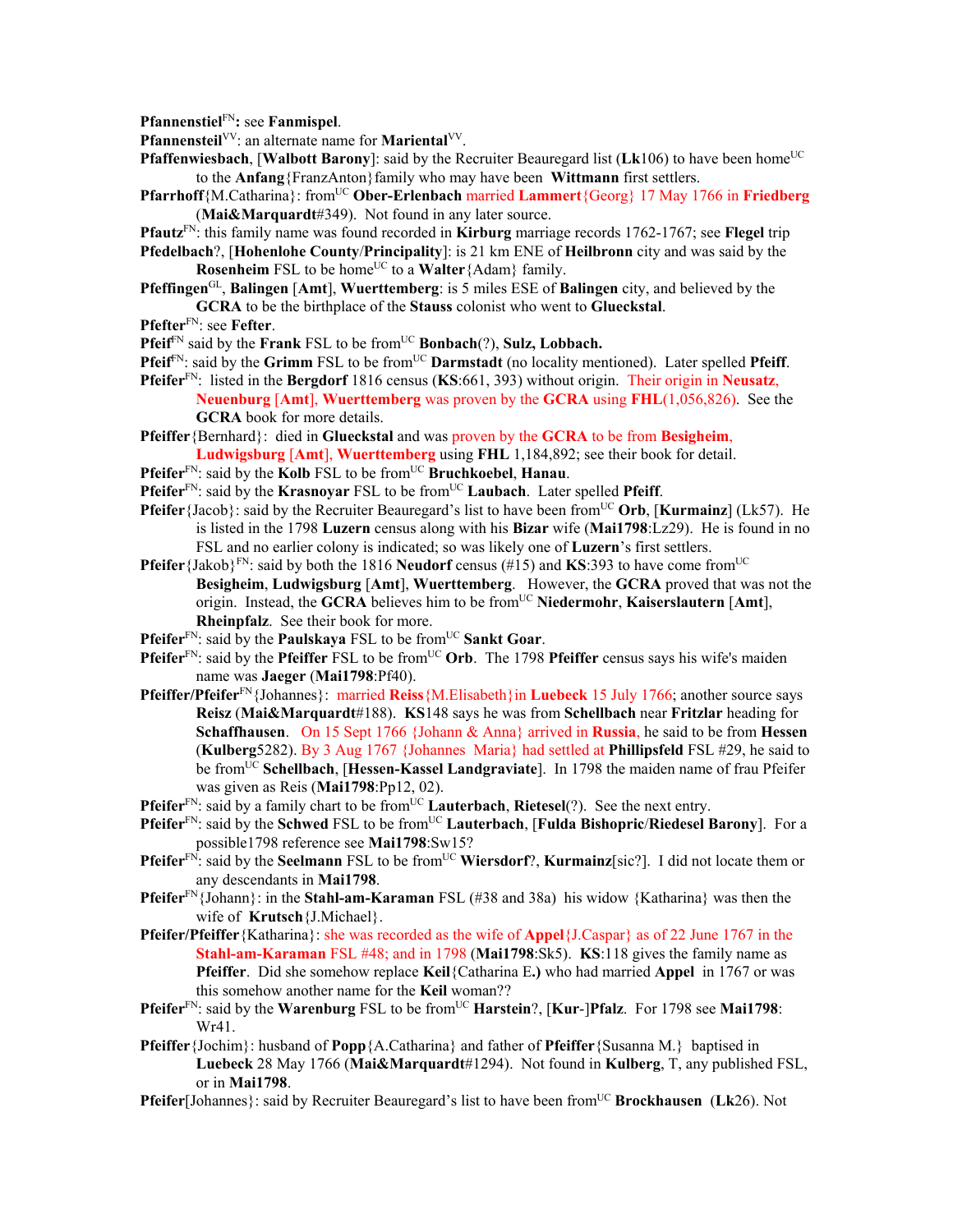found in any FSL and I could not find them or any likely descendant associated with any **Volga** colony.

- **Pfeiffer**{Johannes}: married **Gruenwald**{Angelika} in **Luebeck** 22 Aug 1766 (**Mai&Marquardt**#193 & **KS**148). Later in 1766 {Johann & A.Gellica} with no child took transport in **Oranienbaum** for the **Volga (T**3042-3043**).** Not found in any later source.
- **Pfeiffer**{Susanna M.} daughter of {Jochim} and his **Popp** wife {A.Catharina} baptised in **Luebeck** 28 May 1766 (**Mai&Marquardt**#1294). Not found in **Kulberg**, T, any published FSL, or in **Mai1798**.
- **Pfeiffer**FN: this family name was found recorded in **Haiger** parish records during the years prior to 1767, in **Schotten** parish records for many generations prior to 1767, and in **Winterhausen** marriage records 1760-1769; see **Flegel** trip.

**Pfeifer**<sup>VV</sup> : a variant spelling of **Pfeiffer**<sup>VV</sup>.

**Pfeiff**FN; see **Pfeif** or **Pfeifer**.

**Pfeiffer**: filed amongst the **Pfeifer**s.

- **Pfeiffer**VV (aka **Fajfer, Feifer, Gnilushka, Gniluska, Gniluschka, Gvardeyskoye,**or **Pfeifer**)**:** a Russian German village of the Roman Catholic faith situated on the western side of the Volga, founded in 1767. Its FSL is now published in Pleve, Einwanderung …, vol.III, pp. 377-402. According to this, the first settlers were from the following places with the family names shown here in parens. A name within square brackets following a family name is an alternate spelling usually from a later source. Origin information which Prof. Pleve derived from the Kuhlberg lists is italicized. The number with the name is their household number in the FSL:
	- from **Achern**: (**Deible**[**Deibek**])49;

from **Arnstein**: (**Dresser**88);

- from **Arnstein**, *Wuerzburg*: (**Keberlein**[**Keberle**]86,87, **Konrad**92, **Lambrecht**83, **Ziegler**100); from **Aschaffenburg**: (**Amrhein**[**Amrein**]75, **Arnhold**28, **Essler**24a, **Happel**32a, **Kuehn**15,
	- **Mallad**99**, Phillip2a**, **Pietz**[**Pietsch**]29a, **Roth**1a, **Samer**[**Sommer**]32,
- **Schwind**[**Schwindt**]2, **Stegmann**93, **Stricker**[**Strecker**]24, **Stumpfnagel**78, **Weigel**7); from **Beauchene**, **Frankreich**: (**Souffle**84);
- from **Bonn**: (**Schwed**81);
- from **Elters**?: (**Lohmann**29);
- from **Florenberg**?: (**Stroemel**63a);
- from **Freiburg**: (**Brueh**[**Bruhl**]40, **Gut**[**Guth**]48, **Kisner**103);
- from **Freudenberg**: (**Kamm**21,22);
- from **Fulda**: (**Heil**97, **Ifland**[**Iffland**]42, **Imert**50, **Koehler**38, **Lindner**[**Linder**]44, **Roeder**73, **Schmidt**101, **Schoenfeld**76);
- from **Gemuenden**?, *Wuerzburg*: (**Heilmann**82);
- from **Gross Steinum**?, *Mainz*: (**Weigan**[**Weigand**]68);
- from **Hammelburg**: (**Nickling**107);
- from **Hammelburg**, *Franken*: (**Klebeckspiss**[**Klebenpies**]72, **Koehler**62);
- from **Hanau**: (**Dresser**?[**Dieser**]35);
- from **Hannover**: (**Mehm**[**Mem**?]64, **Strang**[**Strack**]67);
- from **Hilders**, *Wuerzburg*: (**Grentz**[**Gretz**/**Krentz**]90, **Mensing**[**Mensinger**]89);
- from **Isenburg**: (**Brant**59);
- from **Koblenz**: (**Wagner**33);
- from **Koenigstein**: (**Eckermann**3);
- from **Kuelz**, *Mainz*: (**Hoefner**[**Hoeffner**]17);
- from **Lauterbach**: (**Suppes**[**Subers**?]13);
- from **Lauterecken an der Glan**, *Pfalz*: **Eckler**91);
- from **Lohr am Main**: **Thomaa**[**Domme**]71);
- from **Mainz**: (**Heinrich**41);
- from **Mannheim**: (**Kaufamnn**26, **Naumann**94);
- from **Mergentheim**: (**Erlichhaeuser**109);
- from **Michelstadt**: (**Breit**77);
- from **Neuberg am Wald**, *Mainz*: (**Gulder**1);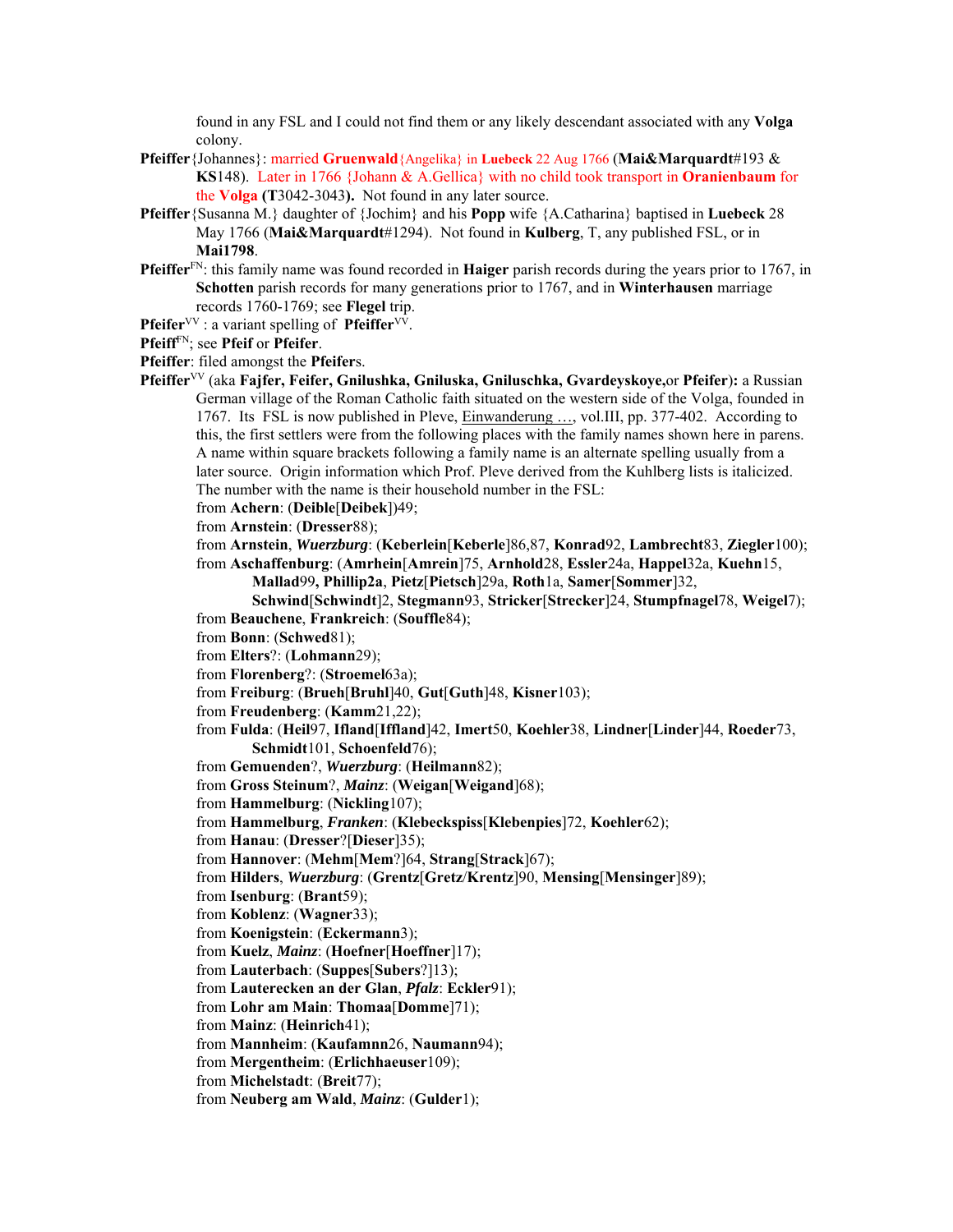- from **Neuburg**: (**Jacob**106);
- from **Neustadt**, **Pfalz**: (**Eberle**96);
- from **Neustadt**, **Wuerzburg**: (**Dippel**[**Tippel**]102);
- from **Nottingham**, **England**: (**Dar**25);
- from **Orb**: (**Alles**27, **Arnhold**[**Arnold**]16**, Frank**9, **Heim**18, **Heiss**98, **Klauser**14, **Pfeifer**6,
	- **Schetzel**10, **Thesch**[**Desch**]12, **Ulrich**8);
- from **Orb, Mainz**: (**Herr**23);
- from **Pfaffenhofen**: (**Boehm**104);
- from **Posda**?, **Schweiz**: (**Dinkel**19);
- from **Raron**?, **Schweiz**: (**Kelbermater**54);
- from **Sachsen-Meiningen**: (**Wachtmeister**[**Wachmeister**]74);
- from **Salmuenster, Fulda**: (**Koehler**[**Keller**]65;
- from **Schoenborn**?, *Pfalz*: (**Spahn**61);
- from **Schweinsberg**, *Fulda*: (**Burgardt**59);
- from **Seligenstadt**, *Mainz*: (**Urschlauer**31);
- from **Steinheim**, *Mainz:* (**Holzmeister**[**Holtzmeister**]80, **Tege**70);
- from **Unnamed**: (**Baer**[**Bahrwirt**?]45, **Brenta**79, **Guldich**25a, **Heim**61a, **Herrmann**67a,
- **Rechaer**?94a, **Rubteschel**?44a, **Waler**?51a);
- from **Villach**, **Oesterreich**: (**Schmal**37);
- from **Weinsheim**: (**Wagner**5);
- from **Werdenberg**, *Wuerzburg*: (**Zengraf**[**Zenkgraf**]105);
- from **Wernborn bei Usingen**:(**Ikes**[**Ikers**]60);
- from **Wertheim**, *Franken*: (**Etzel**55);
- from **Woerth am Main**, **Mainz**: (**Degent**?[**Dechant**]30);

from **Wuerzburg**: (**Bechert**39, **Dittmaier**52, **Elheim**[**Ehlhein**]52a, **Fischer**4,

**Kappes**[**Kippes**]56, **Keberlein**[**Keberle**]66, **Kesner**46, **Kirchner**53,

**Konrad**[**Konradi**]20, **Leth**[**Lehl**]108, **Lutz**47, **Ramann**36, **Reser**[**Retter**]69,

**Risch**[**Riesch**]58,95, **Schaefer**34,85, **Schiemer**[**Schirmer**]57, **Schubert**51, **Ulrich**11, **Ziegler**63).

- **Pfeifle**FN: in 1819 two families settled in **Gueldendorf, Odessa**; family records found by **Curt Renz** in **Gottelfingen, Freudenstadt parish, Wuerttemberg**.
- **Pfeifner**<sup>FN</sup>: said by the **Mueller** FSL to be from<sup>UC</sup> **Hannover**. In 1798 this family name is rendered variously as **Fraigefer** and **Greifert**, and the wife's maiden name is given as **Brahm** (**Mai1798**: Ml21).
- **Pfeil**{Johanna M.}: married **Groeter**{Carl} 6 April 1766 in **Rosslau** (**Mai&Marquardt**#894). **KS**131 & 148 both mistakenly gave the year as 1765. KS148 says she was from Werdorf near **Unterfranken**. Not found in any later source.

**Pfeil**{Christian}: **KS**148 says he was from Werdorf near **Wetzlar**. Not found in any later source.

- **Pfeiler**<sup>FN</sup>: said by the **Holstein** FSL to be from<sup>UC</sup> **Meinzing**(?).
- **Pfeiner** FN: this widower was listed in the **Straub** FSL with no origin given. I did not find him or any descendants in **Mai1798**.
- **Pfeister** {A.Maria}: from<sup>UC</sup> **Ostheim** married **Stahl** {J.Heinrich} in **Friedberg** 9 April 1766 (**Mai&Marquardt**#307). Not found in any later source.
- **Pfennig**{J.Nikolaus}: **KS**148 says he was from Kreuzwertheim in **Unterfranken**. Not found in any later source.
- **Pfennig**{Michael}: **KS**148 says he came from Niefern near **Pforzheim**. In 1798 there was a {Friedrich} age 49 in **Norka** (**Mai1798**:Nr99). So far I have found no other reference to any **Pfennig** of that age or older on the **Volga**.
- **Pfenning**FN<sub>{Rosina}</sub>: this was the maiden name of frau **Sommer**{Conrad}, according to the 1798 **Brabander** census (**Mai1798**:Bn34).
- **Pferdsbach**GL, **Isenburg**[-**Buedingen County**]: aka Pferdsbach-bei-Dudenrod was 1 km NE of **Dudenrod** and was said by the the **Norka** FSL to be home<sup>UC</sup> to the **Albrecht** ${Martin}$  family.
- **Pferdsbach**<sup>GL</sup> bei Buedingen, Isenburg[-Buedingen]: according to the Frank FSL, it was home<sup>UC</sup> to Lapp families. Said by Stumpp to be home<sup>UC</sup> to the Gutmann man who in 1766 in Buedingen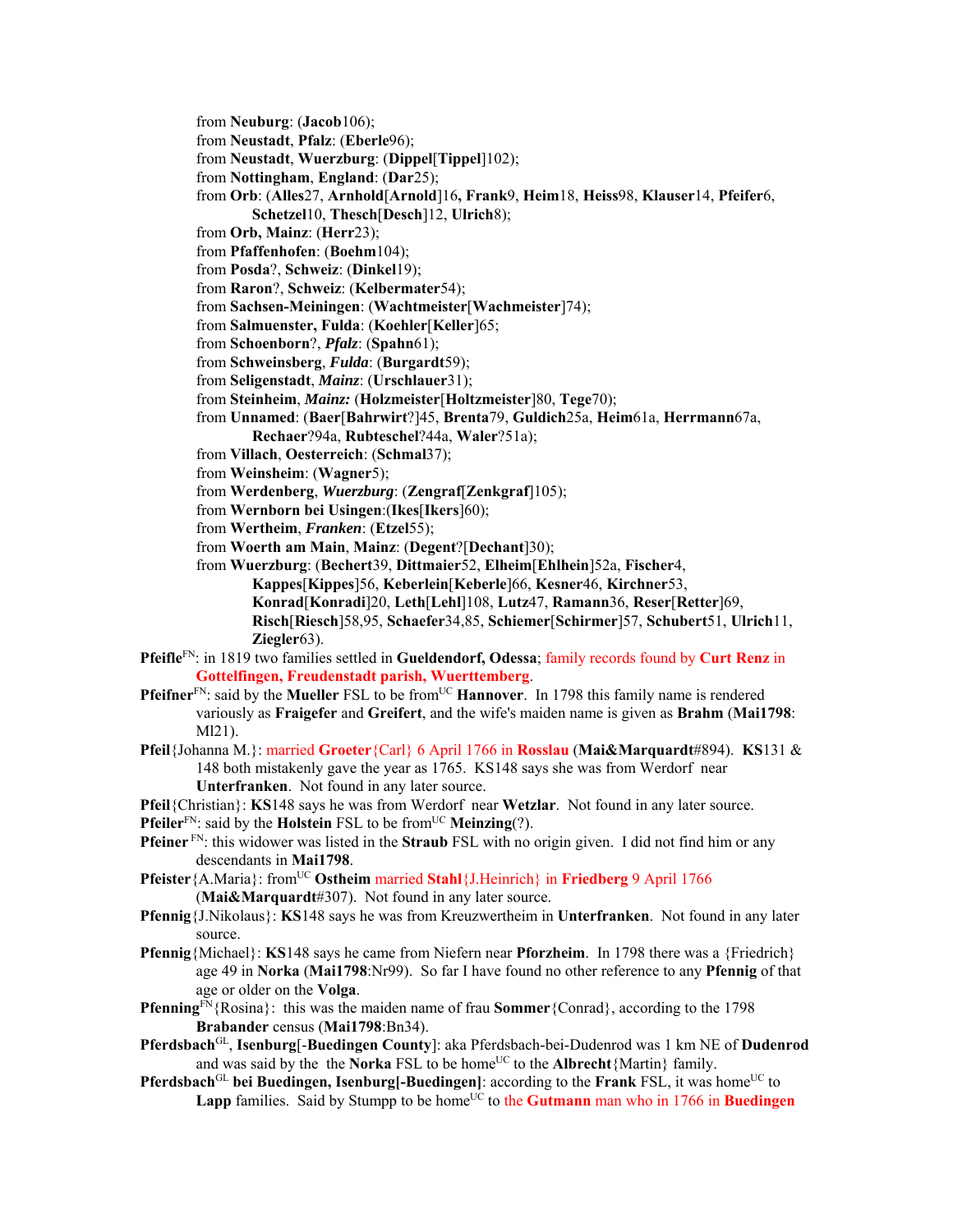married a **Geyer** woman; by 1767 the couple was in **Kutter** (**Mai&Marquardt**#498). T.

- **Pferdsfeld**GL, **Kreuznach** [**Amt**], **Pfalz**: is 11.5 miles W of **Bad Kreuznach**, and the **GCRA** proved the **Schwind** couple married here before going on to **Hungary** and **Glueckstal**. See the **GCRA** book for more detail.
- **Pferdsfeld**, **Kurpfalz**: is 6.5 km NNE of **Merxheim**. Said to be where **Fuchs**{J.Eberhard} the grandfather of **Fuchs**{J.Georg} was censor. This would be the same place as the preceding entry.
- **Pfieler**: see **Peiler**.
- **Pfilbert**: see **Filbert**.
- **Pfister**{A.Maria}: may have been the maiden name of frau **Herr**{J.Peter} of **Luzern** (**Mai1798**:Lz33]. **Pfister**?FN: also see **Fischer** of **Rohleder**.
- **Pfitzer**FN: was in **Glueckstal** for a time and said by **KS**:394 to be from **Duerrmenz**, **Vaihingen** [**Amt**], **Wuerttemberg**. This origin was proven by the **GCRA** using **FHL** 1,184,962; see their book for detail. Also spelled **Pfuetzer**.
- **Pfitzer**FN: **Curt Renz** has found the church records for this **Hoffnungstal, Bessarabia**, family in **Duerrmenz, Maulbronn Oberamt, Wuerttemberg**. **KS**, p.524, says they arrived in Russia in 1805.
- **Pfitzner/Pfuetzner/Fitzner/Fuetzner/Fetzner**FN{J.Gottlieb}: Lutheran fromUC [**Kur**?-]**Saxony** arrived at **Fridericia, Juetland Royal Province** in May 1760. With his wife and 1 son he last reregistered in **Denmark** in April 1763. By 1775 they had settled in **Schilling** (1775 census #27) (**EEE**p.545). **Pflag** FN: see **Flag**.
- 

- **Pflaum**{Andreas}: listed by the **Urbach** FSL #14a as the deceased father of **Pflaum**{Georg} a step-son in the **Weinert** household.
- **Pflaum**{Georg}: said by the **Urbach** FSL 14 & 14a to be the son of the former **Pflaum**{Andreas}, and now a step-son to **Weinert**{Michael}. For 1798 see **Mai1798**:Sk35.
- **Pflaum**{Maria}: the apparent widow of {Andreas}; she in 13 July 1767 had been settled at **Urbach** FSL #14, as the wife of **Weinert**{Michael}; she said to be from<sup>UC</sup> **Baerstadt**.

**Pflomer**FNsee **Flomart**.

- **Pflug**<sup>FN</sup>: said by the **Kano** FSL to be from<sup>UC</sup> Wiesbaden with a **Zimmermann** step-son in the household and the wife's maiden name [surely her previous married name] was given as **Zimmermann**. I could not find neither these Pflugs in the 1798 Volga censuses.
- **Pflug**FN: the **GCRA** proved this the maiden name of Frau **Springer** (1816 **Kassel** #16), and using **FHL**#770,206 proved her origin in **Oberseebach**, **Weissenburg** [**Amt**], **Elsass**. See their book for more.
- **Pflug**<sup>FN</sup>: said by the **Rosenheim** FSL to be from<sup>UC</sup> **Stangenrod**, [Hessen-]Darmstadt [Landgraviate]. For 1798 see **Mai1798**:Rm33 and 51.
- **Pfort**{J.Georg}: **KS**148 says he left from **Ranstadt** near **Buedingen** with wife, child and his own mother. Not found in any later source.
- **Pfortz**FN: this family name was found recorded in **Kirburg** marriage records 1762-1767; see **Flegel** trip **Pforzheim**GL**, Baden**: is some 16 miles SE of **Karlsruhe, Baden-Wuerttemberg**.
- **Pfirschbach**, **Breubach Condominium**: is 1.5 miles SW of **Hoechst-im-Odenwald** and was proven as home to the **Bauer** family that went to **Frank**, including the wife of **Schork**. (**Gieg1**).
- **Pfrischbach**GL, **Hessen**: see **Frischbach**.
- **Pfrondorf** GL, **Tuebingen** [**Amt**], **Wuerttemberg**: is some 3 miles NE of **Tuebingen** city, and was said by the 1816 **Bergdorf** census to be home<sup>UC</sup> to a **Redenbach** family. The **GCRA** found in **FHL**(probably 1,457,432) the mention of a **Roethenbach** family but did not look for the birth records of the **Bergdorf** settlers. The name was also spelled **Reidenbach**.

**Pfuetzner**FN: see **Pfitnzer**.

- **Pful?**<sup>FN</sup>: said by the **Seewald** FSL to be from<sup>UC</sup> **Bernkastel, Trier.** A later spelling was **Puhl.**
- **Pfullingen**GL, **Reutlingen** [**Amt**], **Wuerttemberg**: is some 2 miles SE of **Reutlingen** city, **Pfullingen**GL**, Reutlingen Oberamt, Wuerttemberg**: is some 2 miles SSE of **Reutlingen, Baden-Wuerttemberg**, and was home to **Beck, Haring/Hering** and **Rothmann** families that settled in **Gueldendorf, Odessa**. It was incorrectly said by the 1816 **Bergdorf** census to be home<sup>UC</sup> to the Goetz family. And mistakenly said by the 1816 Glueckstal census to be home<sup>UC</sup> to the Ruehle

**Phlamer**FN: see **Flomart**.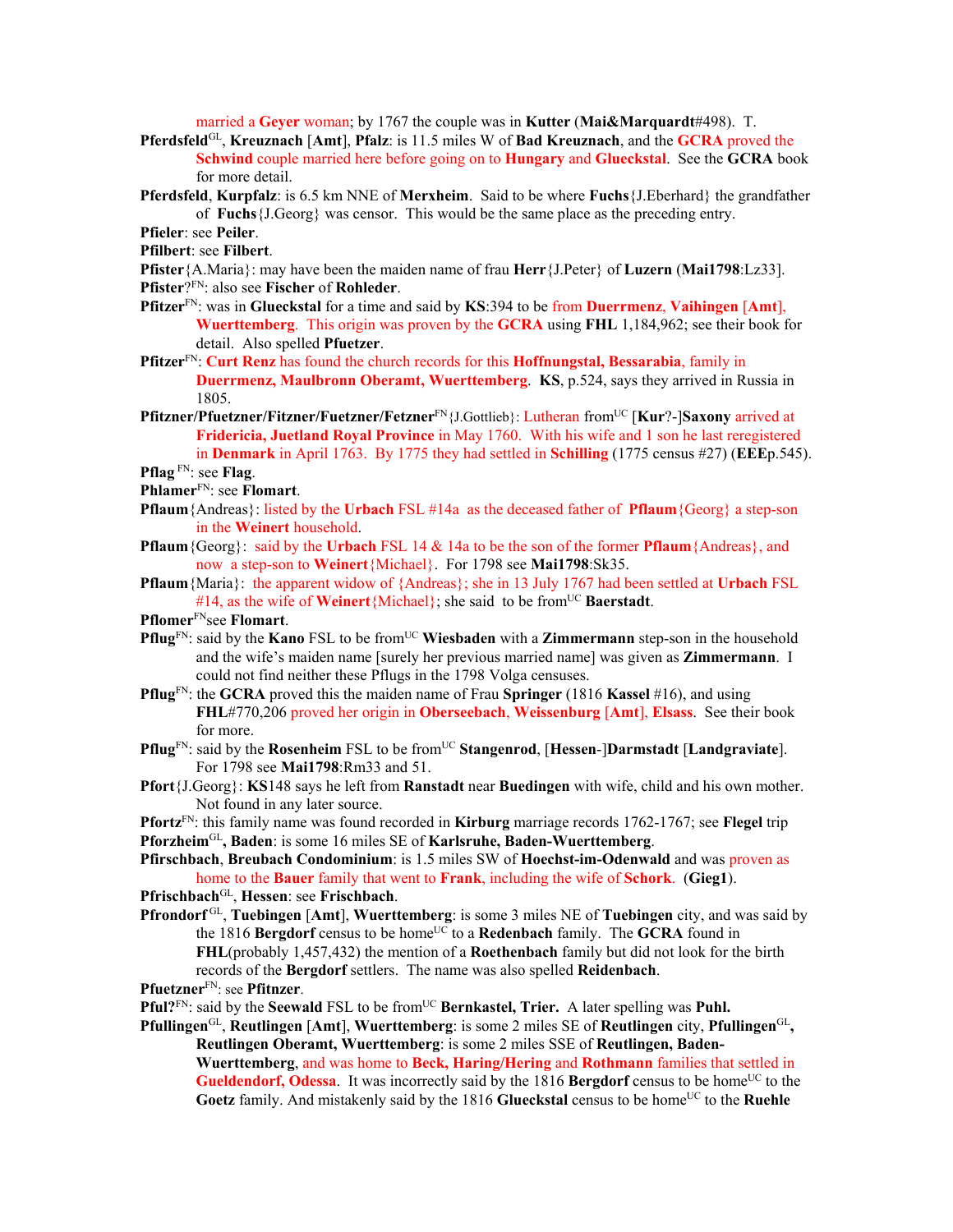family. The **GCRA** has proven this origin to be incorrect in both cases. See their book for more detail.

**Pfundner**<sup>FN</sup>: said by the **Herzog** FSL to be from<sup>UC</sup> **Cham, [Kur-]Bayern**.

**Pfundner** FN: the **Herzog** FSL says his wife fromUC **Pilsheim-bei-Schmidmuehlen,** [**Kur**-]**Bayern**. Apparently she had been an **Arnst** widow.

**Philbert**: see **Filbert**.

**Philbred**: see **Filbert**.

- **Philipp**<sup>FN</sup>: said by the **Brabander** FSL to be from<sup>UC</sup> **Roth**, **Maltes**<sup>9GL</sup>, **Wuerzburg** [**Bishopric**]:.
- **Philipp**{A.Maria Ottila}: daughter of {H.Philipp} of the **Pfalz** married in **Danzig** 1 February 1766 **Fuhr**{Johannes} alsofrom the **Pfalz**, going to **Dehler**. However I could not find them in any published FSL or in **Mai1798**.
- **Philipp** {Carl/Conrad}<sup>FN</sup>: said by the **Ernestinendorf** FSL #11 to be from<sup>UC</sup> **Fauerbach**. For 1798 see **Mai1798**:Bb5, 38. **Jim Pickelhaupt** says he has found his origin.
- **Philipp** {Christian}<sup>FN</sup>: said by the **Ernestinendorf** FSL to be from<sup>UC</sup> **Naugen**?. For 1798 see **Mai1798**:Er14.
- **Philipp**<sup>FN</sup>{Peter}: said by the **Keller** FSL to be from<sup>UC</sup> **Hattersheim**, **Kurmainz**, with **Leindecker** orphan girls of his married sister??
- **Philipp**FN{Adam}: said by the **Keller** FSL to be fromUC **Laubenheim**, **Kurmainz**. For 1798 see (**Mai1798**:Nk49).
- **Philipp**<sup>FN</sup>: said by the **Rosenheim** FSL to be from<sup>UC</sup> **Berlin**, [**Kur-]Brandenburg**, and the wife's maiden name was given as **Tralbaum**. For 1798 see **Mai1798**:Rm34 and Ps63.
- **Philipp** ${A.M. Ottilia}$ : daughter of the deceased  ${Henrich}$  from the **Palatinate** married **Fuhr** {Johannes} in **Danzig** 1 Feb 1766 (**Mai&Marquardt**#764). Not found in **Dehler** or in any later source. **Kulberg**35 said that {Johannes & Anna} arrived in **Russia** 4 May 1766 said he was of the Reformed faith from **Pfalz**. **KS**129 has 1765 (by mistake), {A.Maria} and "going to **Dehler**". I could not find them in **Dehler** or in **T** or in any published FSL or in **Mai1798**.
- **Philipp**(spelling?){David}: **KS**:82 and 148 say this party of 6 from<sup>UC</sup> **Berlin** in 1764 was sent on to the **Saratov** area as part of the group of colonists transported under the command of Captain Paykul and Cornet Rehbinder. I have not found them in any published FSL.
- **Philippe**<sup>FN</sup>: said by the **Franzosen** FSL to be from<sup>UC</sup> **Bessan**, **Frankreich**.
- **Phillippe**{male}: this Baron was a godparent at the 10 Oct 1765 **Luebeck** baptism of

**Ganser**{Heinrich}.Phillippe may well have been his given name not his family name. Found in no later source.

- **Philipper**<sup>FN</sup> said by the **Frank** FSL to be from<sup>UC</sup> **Amereli**(?), **Dauphin**(?), **Frankreich.**
- **Philippi**{M.Elsabe.}: married **Schreyber**{Johann} in **Luebeck** 17 June 1766 (**Mai&Marquardt**#99). **KS**157 has the wrong year: 1765. In 1798 **Schreiber** was in **Naeb** (**Mai1798**:Nb35).
- **Philippsburg, Holstein**?: an unidentified place said by the **Warenburg** FSL to be home<sup>UC</sup> to a **Feil** family and perhaps to their **Sohn** stepson.
- **Philippsen**<sup>FN</sup>: said by the **Dobrinka** FSL to be from<sup>UC</sup> Albek, **Daenmark**.
- **Philippsen**<sup>FN</sup>: said by the **Reinhard** FSL to be from<sup>UC</sup> **Nurman**?, **Dening**. I could not find them in **Mai1798**.
- **Philipp**<sup>FN</sup>: said by the **Pfeiffer** FSL to be from<sup>UC</sup> **Aschaffenburg**.

**Philippi**FN: this family name was found recorded in **Kirburg** marriage records 1762-1767; see **Flegel** trip. **Philippi**FN: see also **Philipp**.

**Philippsfeld**<sup>VV</sup>: was a German Lutheran village on the eastern side of the Volga founded in 1767. The FSL is published in Pleve, Einwanderung …, vol.III, pp. 403-412. According to this, the first settlers were from the following places with the family names shown here in parens. If a name is in italics it comes from the Kuhlberg lists. If a family name occurs more than once among the first settlers, given names in  $\{\}$  brackets follow the family name. The number after a name is its FSL household number:

from **Altenmoor**, [**Holstein Duchy**?]: (**Grebe**14);

from **Amberg**: (**Hinsch/Gansch**44);

from **Ansbach** [**Margraviate**]: (**Widemann**46);

from **Bernburg**, *Hessen*: (**Reis**12, and possibly **Bock**12a);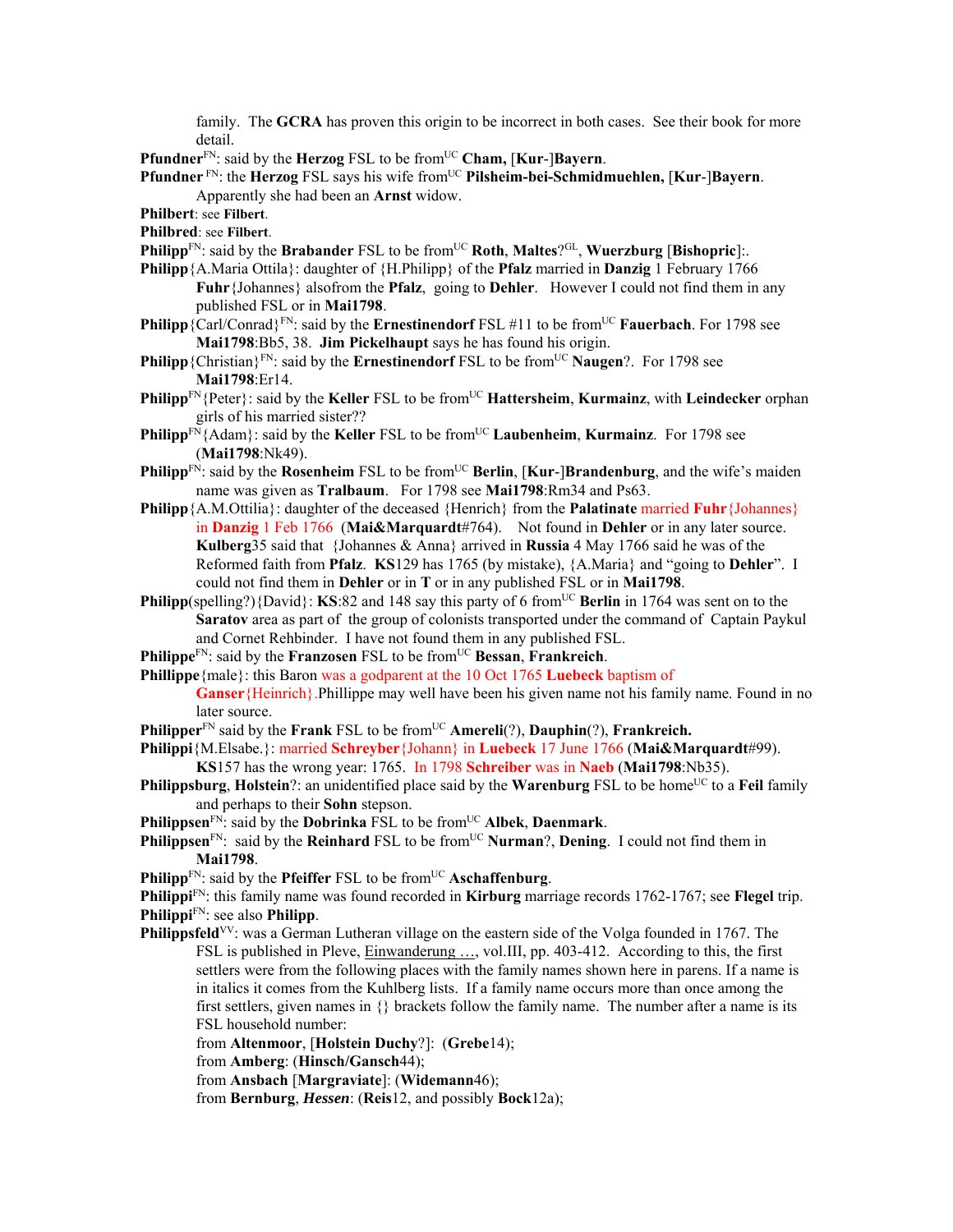from **Berod**, *Hessen*: (**Kaufmann**37, **Metzger**38); from **Bischausen-bei-Waldkappel**, [**Hessen**-**Kassel Landgraviate**]: (**Wilhelm**9 and possibly **Ludwig**9a); from **Friedewald**: (**Beier**(J.Heinrich}20, {Maria}19/**Beyer**, **Damm**/**Dan**22); from **Friedewald**, [**Hessen-Kassel Landgraviate**]: (**Eschenbrenner**/**Aschenbrenner**3, **Merhardt**/**Marquardt**2, **Mueller**21); from **Frielingen**, [**Hessen-Kassel Landgraviate**]: (**Keil**30); from **Gesau,** [**Schoenburg County, Kursachsen**?]: (**Tischer**15 and possibly **Koch**15a); from **Grossmannsrode**, [**Hersfeld Principality**, **Hessen-Kassel Landgraviate**?]: (**Voelker**40); from **Heringen**, [**Hessen-Kassel Landgraviate**]: (**Knatz**18, **Sommer**10, **Wagner**24); from **Hessen**-**Kassel** [**Landgraviate**]: (**Schroeder**/**Schraeder**1); from **Hetzbach**, *Hessen*: (**Haar**43); from **Hirschfeld**[/**Hersfeld Principality**GS, **Hessen-Kassel Landgraviate**?]: (**Held**/**Heldt**{Michael}25, {Herman}42, **Lies**11); from **Hofgeismar**, [**Hessen-Kassel Landgraviate**]: (**Hose**/**Gose**4, and possibly **Erchardt**4a); from **Iba**, [**Hessen-Kassel Landgraviate**]: (**Thomas**7, and possibly **Schneider**{Kaspar,etc}7a); from **Ketzeman**?: (**Goebel**27); from **Ketzeman**?, *Hessen*: (**Klotzbach**28); from **Koenigsheim**: (**Trautwein**14); from **Kuechen-bei-Waldkappel**, [**Hessen-Kassel Landgraviate**]: **Berge**8, **Jung**26); from **Lingelbach**, [**Hessen-Kassel Landgraviate**]: (**Schaefer**32, **Schmidt**33); from **Machtlos**, [**Hessen-Kassel Landgraviate**]: (**Wiederholt**/**Wiederhold**35); from **Mehlis**, [**Kursachsen**]: **Anshuetz**36); from **Mellinghausen**, [**Hoya County**, **Kurbraunsweig**?]: (**Hilgenberg**/**Hildenberg**5); from **Nenterode-bei-Wernswig**?, [**Hessen-Kassel Landgraviate**?]: (**Behm**17); from **Niederscheld**, [**Nassau Dillenburg Principality**]: (**Ringel**13); from **Oberaula**, [**Hessen-Kassel Landgraviate**]: (**Kreutzmueller**23); from **Raboldshausen**, [**Hessen-Kassel Landgraviate**]: (**Kaiser**6); from **Schellbach**, [**Hessen-Kassel Landgraviate**]: (**Freund**16, **Pfeifer**29, **Toepfer**45; from **Weissenhasel**, [**Hessen**-**Kassel Landgraviate**]: (**Hopp**/**Kopp**41, **Windemuth**39); from **Woelkershain-bei-Remsfeld**, [**Hessen**-**Kassel Landgraviate**]: (**Schneider**{Michael}34). **Philippstein**<sup>GL</sup>: an unidentified place said by the **Neidermonjou** FSL to be home<sup>UC</sup> to a **Kunz** family. Kuhlberg said this was in **Nassau**, so this is likely the same place as the next two entries. **Philippstein**, [**Nassai-Weilburg Principality**]: is 7 km E of **Weilburg** city and was said by the **Susannental** FSL to be home<sup>UC</sup> to a **Petry** family. **Philippstein**GL, **Nassau-Weilburg**: is some 4.6 miles E of **Weilburg** city, and said by the **Bangert** FSL to home<sup>UC</sup> to a **Gath**? family. **Philips Eich**GL: is now within **Dreieich, Hessen**. **Picard**FN: go to **Bickert**. **Picardie**: that part of France that includes the Somme river valley (and neighboring areas) down to the shores of the English Channel. Said (no locality mentioned) by the **Koehler** FSL to be home<sup>UC</sup> to a **Lossel** family. **Picardi**?, **Frankreich**: said by the **Franzosen** FSL to be home<sup>UC</sup> to a **Pagnon** family. This apparently

**Pichel** FN: said by the **Koehler** FSL to be the maiden name of frau **Kilian**.

**Pichmann**{Kilian}: **KS**148 says he was from **Niederaula** near **Hersfeld**.

Pickel/Beckel<sup>{Conrad}:</sup> Lutheran son of {Hanns Martin} from<sup>UC</sup> Markt Erlbach who on 23 May 1766 in **Woehrd** married **Dannheiser**{Dorothea} Catholic (**Mai&Marquardt**#812). On 12 Sept 1766 this **Beckel** couple arrived in **Russia**, he said to be fromUC the **Bayreuth** [**Margraviate**] (**Kulberg**#4713). Later in 1766 **Pickel** and wife {A,Dorothea} in **Oranienbaum** took transport for the **Volga (T**4002-4003). By 3 Aug 1767 **Beckel** with wife {Anna} had settled in **Paulskaya** # 179, he said to be from **Erlbach**.

**Pickelhaupt**{Bill}: he forwarded the proofs of origin for **Bachman**{J.Heinrich}, **Bickelhaupt**{J.Dietrich} and **Albert**{Johannes} to this index.

**Pickelhaupt**{J.Dietrich}: **Brent Mai** proved he was born in **Gronau** to **Bickelhaub**{J.Heinrich} and his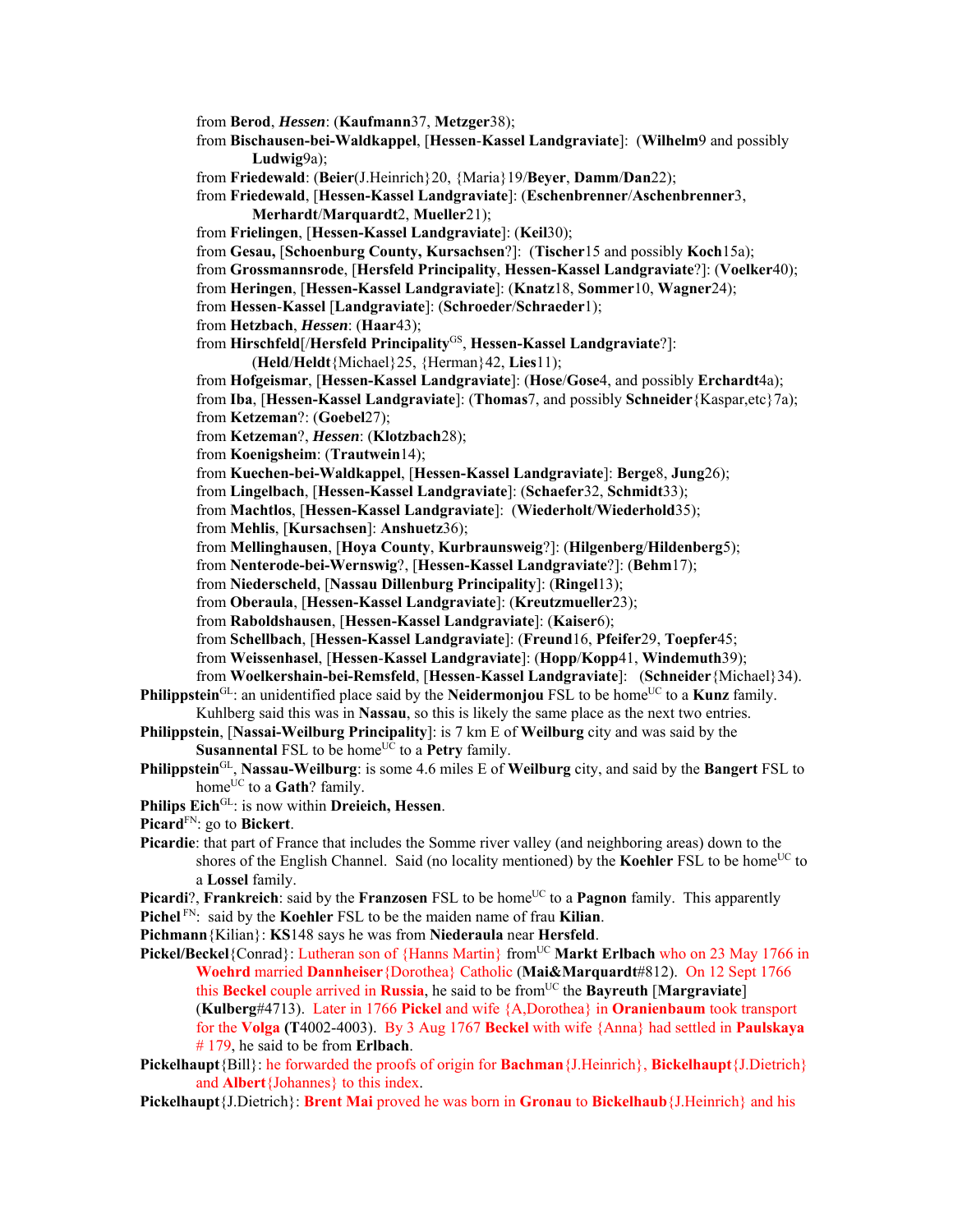wife {E.Catharina} nee **Burger**. Using LDS Film 1195091 Bill Pickelhaupt found him born to the unmarried **Burger**{Elisabeth Catharina} and **Bickelhaupt**{J. Heinrich} in **Gronau, Kurmainz** on 6 Feb. 1756. He is listed as Burger{Johann} Recruiter Beauregard's (1768?) list of settlers in temporary quarters (Mai1798:**Lk**112a) . For a bit more detail including the origin of {J.Heinrich} go to http://cvgs.cu-portland.edu/origins/b/bickelhaupt\_kind.cfm.

- **Pieck**: **KS**148 says he came from Allerbach near **Birkenfeld**.
- **Pieh**<sup>FN</sup>: said by the **Krasnoyar** FSL to be from<sup>UC</sup> **Laubach**.

Piek<sup>FN</sup>: said by the Kromm version of the **Jagodnaja Poljana** FSL to be have come from<sup>UC</sup> Allerbach.

**Zweibruecken** at **Birkenfeld** later than the first settlers (p.137). Scheuerman spelled it **Piek**. **Piel**FN: see **Pril**.

- **Piepenbrinck/Piepenbrink/Pipenbrinck**{J.Konrad}: married **Koch**{Dorothea Christiana}in **Luebeck** 14 June 1766 (**Mai&Marquardt**#167). **KS**148 has **Piepenbrink** and {Christina}. On 10 Aug 1766 **Pipenbrinck**{Conrad & Dorothea} arrived in **Russia**, he said to be from<sup>UC</sup> **Braunschweig** (**Kulberg**4315). Later in 1766 **Pipenbrinck**{Johann & Dorothea Christiana} took transport in **Oranienbaum** for the **Volga**, on which trip she died (**T**4450-4451). Not found in any published FSL.
- **Piermasens**GL**, Pfalz**: is some 27 miles E of **Saarbruecken, Saarland**, and was said by **KS**487 to be home<sup>UC</sup> to the Will family that went to Glueckstal. Was home to an Eider family that settled in **Hoffnungstal, Bessarabia**; **KS**:523, says **Piermasens** was in the County of **Thalsueden**.
- **Piermasens**GL, **Piermasens** [**Amt**], **Pfalz**: Proved by the **GCRA** to be home to the **Hahn** family in the **Kassel** 1816 census (#10).
- Piesen?<sup>GL</sup>: see Pilsen. The first editor of the Rohleder FSL believed this was Pischen now in Saxony, Germany – no source was given.
- **Piester**FN: also see **Pister**.
- **Pietsch**FN: interfiled with **Bitsch**.
- **Pihl**FN: see **Bisl**.
- **Pikburg**?, **Daenemark**: an unidentified place said by the **Franzosen** FSL to be home<sup>UC</sup> to a Maimre family.
- **Pikert**<sup>FN</sup>: said by the Stumpp supplement to the **Dietel** FSL to be from<sup>UC</sup> **Wuerttemberg** (no locality indicated). I could not find this family in **Mai1798**es.
- **Pikner** {Heinrich}: said by the Recruiter Beauregard's list to have been from<sup>UC</sup> Sterzenbach? (Lk110). I can find them in neither an FSL nor in **Mai1798**, but an orphan who was living in their household in 1768, **Stuckert**{Elisabeth}, evidently was in **Ober-Monjou** in 1798 having come there from **Luzern** (**Mai1798**:Om18)… did this family settle in **Luzern**?
- **Pikotn?, Bamberg** [Bishopric]: an unidentified place said by the Leitsinger FSL to be home<sup>UC</sup> to a **Mehfelder** family.
- **Pikus**<sup>FN</sup>: said by the **Grimm** FSL to be from<sup>UC</sup> **Pommern** (no locality mentioned).
- **Pilen**<sup>FN</sup>: said by the Leitsinger FSL to be from<sup>UC</sup> **Bamberg** [Bishopric] (no locality mentioned) with a **Friedritz** orphan in the household. I could not find this family in the 1798 Volga censuses.
- **Pilger**FN: this family name was found recorded in **Tann** marriage records 1762-1767; see **Flegel** trip. **Pille/Bille**FN{Ludwig}: he married **Lehmann**{M.Regina} in **Rosslau** 8 April 1766

(**Mai&Marquardt**#918). On 10 Aug 1766 **Bille** & {Anna} arrived in **Russia**, he said to be from **Dessau** {**Kulberg**4301}. Later in 1766 {Ludewig} & {Johanna} in **Oranienbaum** took ship for the **Volga (T**4024-4025). **B**y 3 Aug 1767 **Bille** & {Johanna} had settled at **Bettinger** FSL #12 but no place of origin was given**.** I could not find them in the 1798 census indexes.

- **Pilner**<sup>FN</sup>: said by the **Orlovskaya** FSL to be from<sup>UC</sup> Silkerode. I could not find this family in the 1798 censuses.
- **Pilow**?GL: an unidentified place said by the **Paulskaya** FSL to be home<sup>UC</sup> to a **Wolter** family and possibly to a **Gonohorn**? family. Kuhlberg said this was in **Halle**. There was no Halle country that I can find but there was a **Hall Imperial City** (23 miles E of **Heilbronn** city), now known as **Swabaeishch Hall**, which controlled considerable lands to the SW, N and E of **Hall** city itself. There was a Tullau some 1 mile SW of **Hall** city.

**Pilseranstof**?<sup>GL</sup>: an unidentified place said by the **Kano** FSL to be home<sup>UC</sup> to a **Schon** family.

**Pilsen**GL, **Boehmen**: nnk Plzen, Chech Republic, is 83 km SW of **Prague**, and was said by the the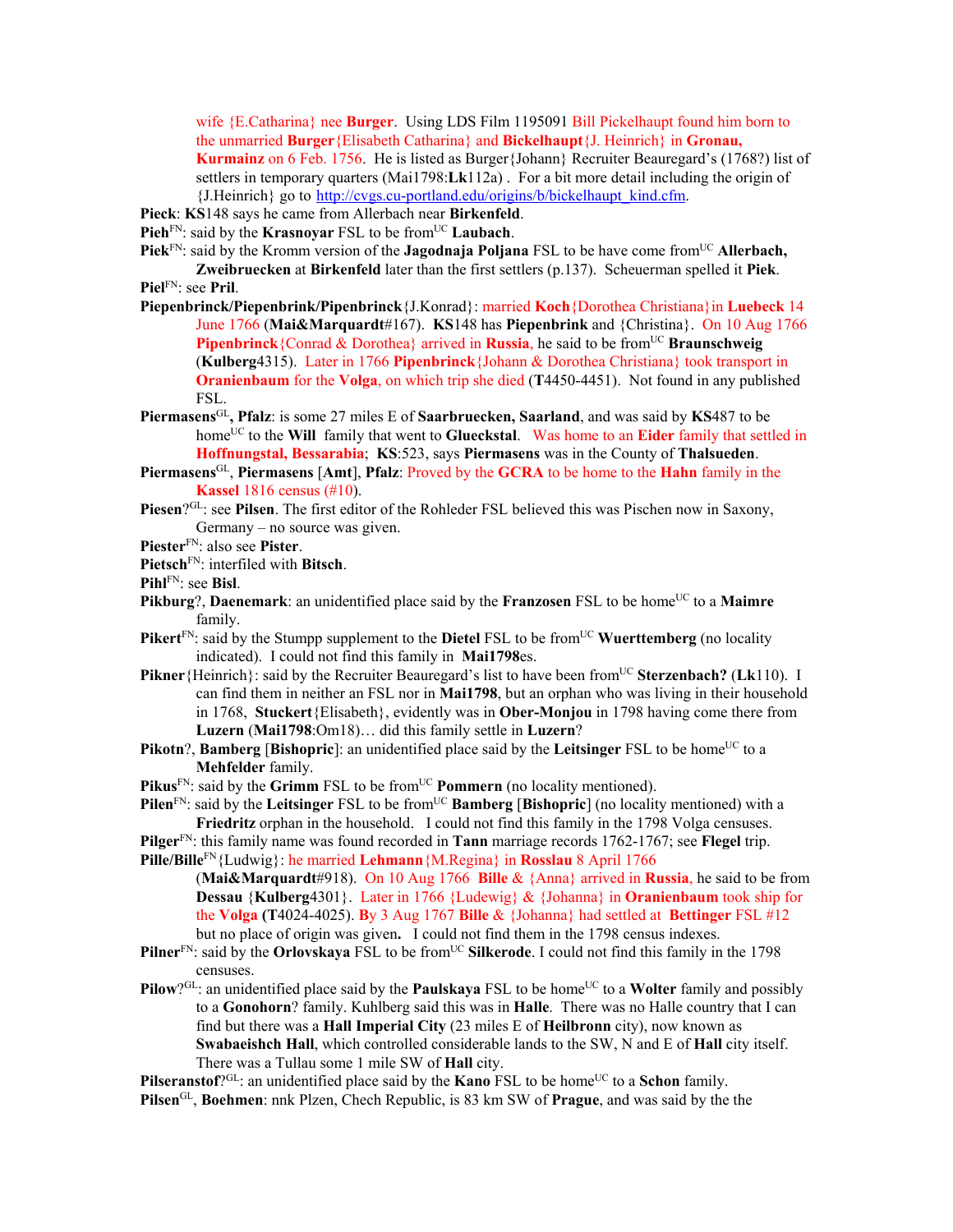**Rohleder** FSL to be home<sup>UC</sup> to a **Sovald** man.

- **Pilsheim-bei-Schmidmuehlen,** [**Kur**-]**Bayern**: is some 17 miles NW of **Regensburg**, and said by the Herzog FSL to be home<sup>UC</sup> to a **Krastel** and probably an **Arnst** family.
- **Pilz**<sup>FN</sup>: said by the **Rosenheim** FSL to be from<sup>UC</sup> **Regen**, [**Kur-**]Sachsen with a Schulz mother-in-law in the household. I could not identify them or any descendants in **Mai1798**.
- **Pilz**<sup>FN</sup>: the wife was said by the **Rosenheim** FSL to be from<sup>UC</sup> **Trebanz**, **Brandenburg**[sic?].

**Pimmel**<sup>FN</sup>: said by the **Belowescher Kolonien** FSL to be from<sup>UC</sup> **Nassau** (no locality mentioned). **Pin**FN: see **Bien**.

**Pinecker**FN: said by the **Moor** FSL to be from **Isenburg**. The family name was spelled both **Pinneker** and **Pinnecker** in 1798 (**Mai1798**:Mo55/45). **Bonner** he was baptized, married his **Lutz** wife, and their elder children were baptized in **Buedingen**, **Isenburg**[-**Buedingen County**].

**Pingensheim**?<sup>GL</sup>: an unidentified place said by the **Neidermonjou** FSL to be home<sup>UC</sup> to a **Wanter**?/**Winter** family. This probably was **Bingensheim**, **Hessen-Darmstadt**, some 4 miles ENE of **Friedberg** city.

- **Pink**<sub>FN:</sub> said by the **Louis** FSL to be from<sup>UC</sup> **Saargemuend**, **Lothringen**. In 1798 his wife's maiden name was given as **Freschmann** (**Mai1798**:Mt1).
- **Pinnecker**FN: see **Pinecker**.

**Pinneker**FN: see **Pinecker**.

- **Pinnstadt**GL: said by a **Luebeck** ML to be the home of a **Mueller** man who in 1766 married a **Keyser** woman; later this couple went to **Stahl-am-Karman** (**Mai&Marquardt**#221). There is a **Pannstedt, Lower Saxony** some 19 miles SSW of **Bremen**.
- **Pinzel**{A.Margar.}: the maiden name of **Lufft**{A.Margar.} (**Mai&Marquardt**#283).

**Pirbichin**<sup>FN</sup>: said by the **Norka** FSL to be from<sup>UC</sup> **Isenburg** (no locality mentioned). I cannot find them in the index to the 1798 censuses.

**Pirmasens**GL, **Pirmasens Amt**GL, **Rhinepfalz**: is some 11 miles SE of **Zweibruecken** city. Proved by **Curt Renz** to be home to the **Eider** family that settled in **Hoffnungstal**, **Bessarabia**. Said by both the 1816 **Neudorf** census (#36) and **KS**:487 to have been be home<sup>UC</sup> to the **Will**{Kaspar} family.

**Pirmasens Amt**GL, **Pfalz**: seated in **Pirmasens** city, this was a District administrative center.

- **Pirn**FN: said by the **Rohleder** FSL to be a step-son in the Trautmann household. I could not find him in the **Mai1798**.
- **Pirrlein**<sup>FN</sup>: said by the **Leitsinger** FSL to be from<sup>UC</sup> **Poppenwind**, **Bamberg** [Bishopric]. I could not find this family in the 1798 Volga censuses.
- **Piscator**FN: this family name was found recorded in **Herborn** marriage records 1762-1767; see **Flegel** trip.
- **Pischeldorf**<sup>GL</sup>, **Pfalz** is an unidentified locality said by the **Seewald** FSL to be home<sup>UC</sup> of **Hartmann** and **Wolfgang** families.
- **Pischki** FN: said by the **Brabander** FSL to be fromUC **Carcassonne**, **Languedoc**, **Frankreich**. I could not find this family in the 1798 Volga censuses.
- **Pischki**FN: also see **Bischke**.
- **Pister**<sup>FN</sup>: said by the **Urbach** FSL to be from<sup>UC</sup> **Kana**?, **Wuerzenburg**?. For 1790 and 1798 see **Mai1798**:Mv2904 and Ur17;also spelled **Piester** in 1798 (Nm24).

**Pister**<sup>FN</sup>: his wife was said by the **Urbach** FSL to be from<sup>UC</sup> Saarbruecken.

- **Pisterfeld**FN: see **Bisterfeld**.
- **Pisterling** FN: said by the **Stahl-am-Tarlyk** FSL to be from<sup>UC</sup> **Zechow**, [**Kur-**]Brandenburg. I could not find members of this family in **Mai1798**.
- **Pistor**FN: this family name was found recorded in **Herborn** marriage records 1762-1767; see **Flegel** trip. **Pitsch**FN: interfiled with **Bitsch**.

**Pittel**{Kaspar}: see **Bittel**{Caspar} of **Luzern**,.

**Pitz**FN: interfiled with **Bitsch**.

- **Pivir**?FN: the 1798 **Norka** census gives this as the maiden name of the wife of an Isenburger **Derr** (**Mai1798**:Nr43).
- **Piver**(?)<sup>GL</sup>, is an unidentified locality which, according to the **Frank** FSL, was in the state of **Hannover** and was home<sup>UC</sup> to a **Mueller** family.

**Planz**<sup>FN</sup>: said (no localaity mentioned) by the **Rosenheim** FSL to be from<sup>UC</sup> **Herzogtum Zweibruecken**. I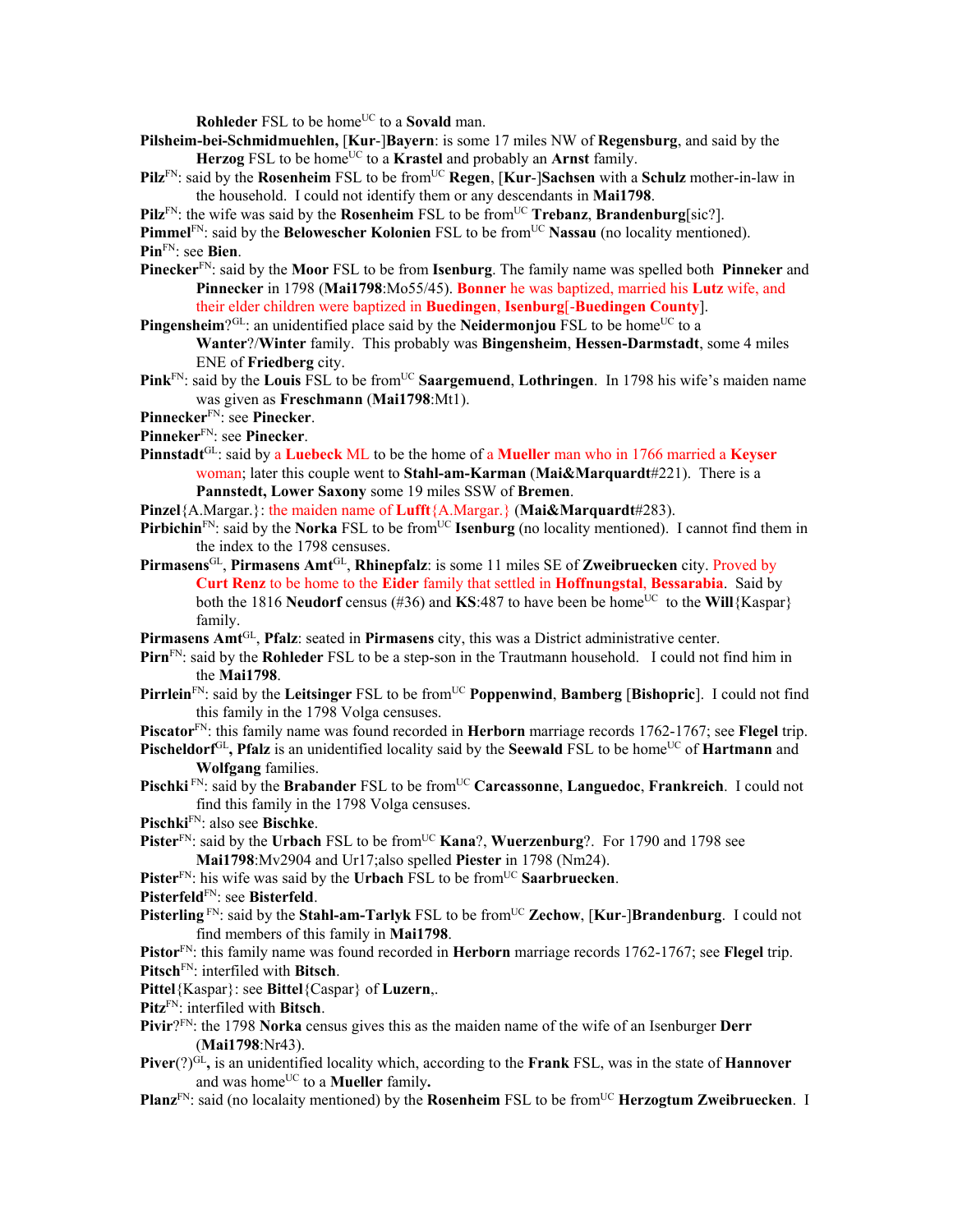could not identify them or any descendants in **Mai1798**.

**Planz**FN: the wife was said by the **Rosenheim** FSL to be fromUC **Schwarzburg**, **Hessen**.

**Planz**FN: also see **Glanz**.

**Platten**FN: go to **von Platten**.

**Platten**<sup>GL</sup> is some 20 miles NE of **Trier**, and is said by the **Seewald** FSL to be home<sup>UC</sup> of a**Tikhin?** family. **Plattner**/**Blattner**?FN: said by the **Kamenka** FSL to be fromUC **Reez**(?)**/Retz.**

**Platz**<sup>FN</sup>: said by the **Volmer** FSL to be from<sup>UC</sup> **Bril/Bruehl**(?). Later spelled **Blatz.** 

**Plauen**, **Kursachsen**: 22 miles SW of **Zwickau** city.

- **Plehm/Plehn**{A.Christina}: married **Lehmann**{Carl Friederich} 16 June 1766 **(Mai&Marquardt**#85). They as {Joh.Friderich & Christina} with no child may have arrived in **Russia (T**196-197). Not found in any later source.
- **Pleidelsheim**GL, **Ludwigsburg** [**Amt**], **Wuerttemberg**: is some 4 miles N of **Ludwigsburg** city, and has been verified by the **GCRA** as the origin of the **Grill** and **Hafner** families that went to **Bergdorf**. **KS**:349 gave this place as an alternative origin for the **Kurrle** family that went to **Bergdorf**. It was also proven by the **GCRA** to be home to **Abel**{Regina} who immigrated to **Kassel**.
- **Pleim**FN: see **Pleisch**.

**Pleiningen**GL**, Stuttgart parish, Wuerttemberg**: is a southeastern suburban area of Stuttgart.

**Pleinis**FN: see **Pleisch**.

- **Pleisch**FN: listed by both the 1816 **Neudorf** census (#68) and **KS**:395 with no origin. Using **FHL**#493,207, the **GCRA** proved their origin in **Kellenbach**, **Simmern** [**Kreis**], **Preussen Rheinland**. See the **GCRA** book for more. Also spelled **Pleiss**, **Pleim**, and, correctly, **Pleinis**. **Pleiss**FN: see **Pleisch**.
- **Plekenberg County**GS: this could be **Blankenburg County** which existed somewhere in the **Saxon** area.
- **Plesa**<sup>FN</sup>: said by the **Franzosen** FSL to be from<sup>UC</sup> **Bordeaux**, **Frankreich**. I could not find this family in the 1798 Volga censuses.

**Pless/Bless**?<sup>FN</sup>: said by the **Kamenka** FSL to be from<sup>UC</sup> **Heilbronn am Neckar.** 

- **Pless**GS, **Silesia**, **Prussia**: is now Pszczyna, **Poland**, 57 miles S of **Czestochowa** city; origin was proven here for the widow **Zenker** who died in **Glueckstal**.
- **Pletner**?/**Plettner**FN{Christoph Andreas}: married **Stelting**{Margaretha Magdalena} in **Luebeck** 15 April 1766 (**Mai&Marquardt**#48 & **KS**:148). By 13 Sept 1767 this couple had settled at **Stahl-am-**Tarlyk FSL #55, he said to be from<sup>UC</sup> Kiel, [Holstein-Gottorp Duchy]. Not found in any later source.
- **Plettner**{M.Magdalena}: was godmother at the 20 April 1766 **Schauscheck/Martzner** baptism in **Luebeck** (**Mai&Marquardt**#1347). No further information.
- **Plettenberg**GL, [**Mark County**]: is 24 miles NNW of **Siegen** city, and said by the **Boregard** FSL to be homeUC to a **Schoeneberg** family and possibly to the **Hirsch**s.
- **Pletzendorff**GL, **Tiegenhoff Amt**: now Ploynik, **Poland**, and was 1.5 miles NE of **Tiegenhoff** city. Said by the **Orloff** FSL to be home<sup>UC</sup> to an **Epp** family. Also spelled **Pletzendork**.
- **Pletzendork**GL: see **Pletzendorff**.
- **Plicker**{Nikolaus}: **KS**148 says he left **Wukdybgeb** near **Waldeck** with wife {A.Kath.} and son {J.Georg}. Not found in any later source.
- **Pligner/Wigner**?FN: the Stumpp supplement to the **Dietel** FSL fails to give a place of origin for this family. I could not find them in **Mai1798**es.
- **Plochingen**, **Esslingen** [**Amt**], **Wuerttemberg**: is 4 miles ESE of **Esslingen-am-Neckar**, and was proven by the **GCRA** to be home to the **Raile** family that settled in **Neudorf**.
- **Plock**FN: said by the **Koehler** FSL to be the maiden name of frau **Gerstrung**.
- **Ploetz**{August}: **Anhalt-Dessau** archival records say he left **Fraszdoef, Dessau** for **Russia** with wife and 2 children (**Mai&Marquardt**#1132). Not found in any later source.
- **Plokwet**FN: see **Plucket**.
- **Plonquet /Plouquet/Plonquert**{M.Catarina} from<sup>UC</sup> **Wolfflerborn** married **Biel/Bill**{J.Georg}in **Buedingen** 26 March 1766 (**Mai&Marquardt**#462 & **KS**121 & 148). They arrived in Russia in

July 1766 (**Kulberg**2610). Not found in **T**. By 8 July 1767 they had settled at **Schwab** FSL #12. **Plopdorf** $(?)^{GS}$ , said by the **Dinkel** FSL to be home<sup>UC</sup> to a **Rebensdorf** family.

**Plouquert**: see **Plonquet**.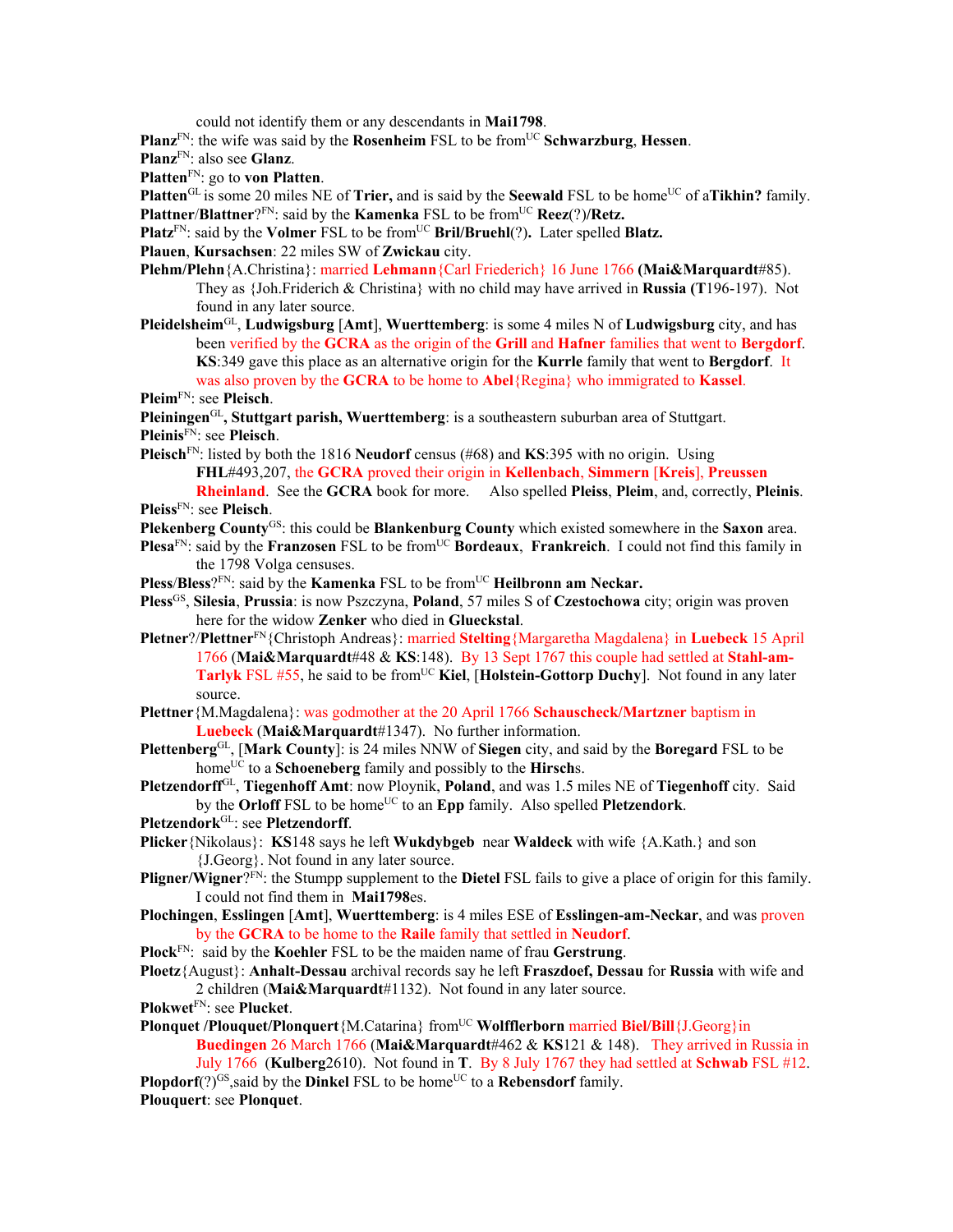**Plouquet**: see **Plonquet**.

**Plucket**FN: see **Pluket**.

**Pluemerdorf**FN: said by the **Kolb** FSL to be fromUC **Regensburg**.

- **Pluket**<sup>FN</sup>: said by the **Norka** FSL to be from<sup>UC</sup> **Isenburg** (no locality mentioned). Spelled **Plokwet** in the 1775 census. Later spelled **Pluket** (**Mai1798**:Nr223).
- **Pobinger/Bobinger/Lobinger**<sup>FN</sup>{J.Martin}: said by the **Brabander** FSL 110 to be from<sup>UC</sup> **Bobingen**, **Augsburg** [**Bishopric**], in the **Schwaben** area. Spelled **Bobinger** in 1798 (**Mai1798**:Bn33). **KS**122 has **Bobinger** and **KS**143 has **Lobinger**. **Rosslau** marriage records have him as **Lobinger** marrying on 20 May 1766 **Strass**{Elisabetha} (**Mai&Marquardt**#982).
- **Pobochnaya**<sup>VV</sup> (aka **Pobochnya,** or **Pobotschnaja**): a Russian German village of the Lutheran and Reformed faiths situated on the western side of the Volga. It was founded in 1772. All the information below has been provided by Laurin P. Wilhelm, the AHSGR village coordinator. According to Prof. Pleve the settlers came from **Darmstadt**. Whether they had lived in this city or state, or whether they had gathered here from distant points to begin their journey is so far unknown. Unfortunately the first settlers list provides no information as to origins, so in the following I will simply list (for now) the families names (which often include maiden names of wives or unmarried female heads of household) as given in the 1772 First Settlers' List, a translation of which Laurin provided. As usual the households are numbered; I have placed an f indicating a maiden name before household numbers where that is appropriate:

**Appel**{Ernst}21; **Brach**{J.Philipp}5; **Dillman**f{Wilhelmina}30; **Emrich**f26; **Evgel**[?]f17, **Falk**{Christoph}29; **Gelmut**[**Helmut**]f21; **Gerhart**f7, **Gerkhered**[**Hergert**]f4; **Gerlach**f8, **Keller**{J.Heinrich}26,f15; **Kalkopf**f3, **Knak**{J.Heinrich}13; **Krum**{Philipp}23; **Laib**[?]f16,

**Lamm**{J.Nikolaus}18; **Miller**{Karl}32; **Neidling**f5; **Niesper**?{David H.}28;

**Oshewald**[**Oswald**]f2; **Otto**{J.Georg}25; **Popp**{J.Heinrich}24,f10; **Rutti**[**Rudi**]{Samuel}11; **Schaefer**{Johann}1; **Schlegel**{FranzSr}15,{FranzJr}16; **Schmidt**{J.Heinrich}12;

**Schneider**f18,{Samuel}3,{G.Ernst}6,6f,{Georg}7,{J.Peter}8,{Heinrich}17; **Schukart**f9; **Schumacher**{J.Kaspar}9; **Seitz**f13; **Simmel**f12; **Stein**{G.Christoph}27; **Straub**{J.Heinrich}20;

**Thiel**{J.Peter}10; **Wagner**{Anton}14,{J.Heinrich}22; **Weingaertner**f19; **Welle**f11;

**Wilhelm**{Peter}31; **Winkclaus**{J.Wilhelm}ag.report#39, **Winsel**{Peter}19, **Winsel**f20;

**Wittig**{JoachimChristian}2; **Zavina**[?]f31.

In addition, the following families may have been early settlers in this village. They were maiden names of wives in the 1798 **Pobochnaya** census with no earlier colony indicated and have been found in no FSL so afar printed (the numbers are the household numbers in the 1798 census): **Kniain**f17, **Kreb**f28, **Strut**f6.

**Pobochnya**VV : an alternate spelling for **Pobochnaya**.

**Pobotchino**: a daughter colony of Pobochnaya located in western Siberia.

**Pobotschnaja**VV : an alternate spelling for **Pobochnaya**.

**Pochinnaya**VV: is a Russian name of **Kratzke**VV.

Podchinnyy<sup>VV</sup>: is a Russian name of **Kratzke**<sup>VV</sup>.

**Podolia**: a region mostly that was mostly in present-day **Ukraine**, roughly bounded by a line from Balta W to the Dniester, NW along the Dniester to the Zbruch river due S of Tarnopol, an irregular line from Tarnopol ENE to just S of Berdychiv, from there SE along the N border of Vinnytsaya province, through Cherkaska province to the northern boundary of Kirovohadska province at the Dnieper river, briefly S following the Dnieper, then W generally following the southern boundary (but often a bit S) of Kirovohadska province back to Balta. Thus it was S of **Volhynia** and of the **Kiev** Region, and E of **Galicia**.

**Podosin**(?)<sup>GL</sup>, **Hohensolms**: an unidentified place said by the **Kraft** FSL to be home<sup>UC</sup> to a **Schinf** family.

- **Podt**?FN: said by the **Paulskaya** FSL to be from<sup>UC</sup> **Berghausen**. I could not find this family in the 1798 Volga censuses.
- **Poduch**?<sup>GL</sup>, **Kurmainz**: an unidentified place said by the **Mariental** FSL to be home<sup>UC</sup> to a **Wenzele** family.
- **Poenitz**GL, **Anhalt-Dessau**: is some 2 miles SE of **Dessau** city and is now spelled **Poetnitz**, and according to **Anhalt-Dessau** archives the home of a Pahn-Karst woman who married in 1766 in **Rosslau** a **Hanke** (**Mai&Marquardt**#1097,902). See **Hancke** of **Orlovskaya**.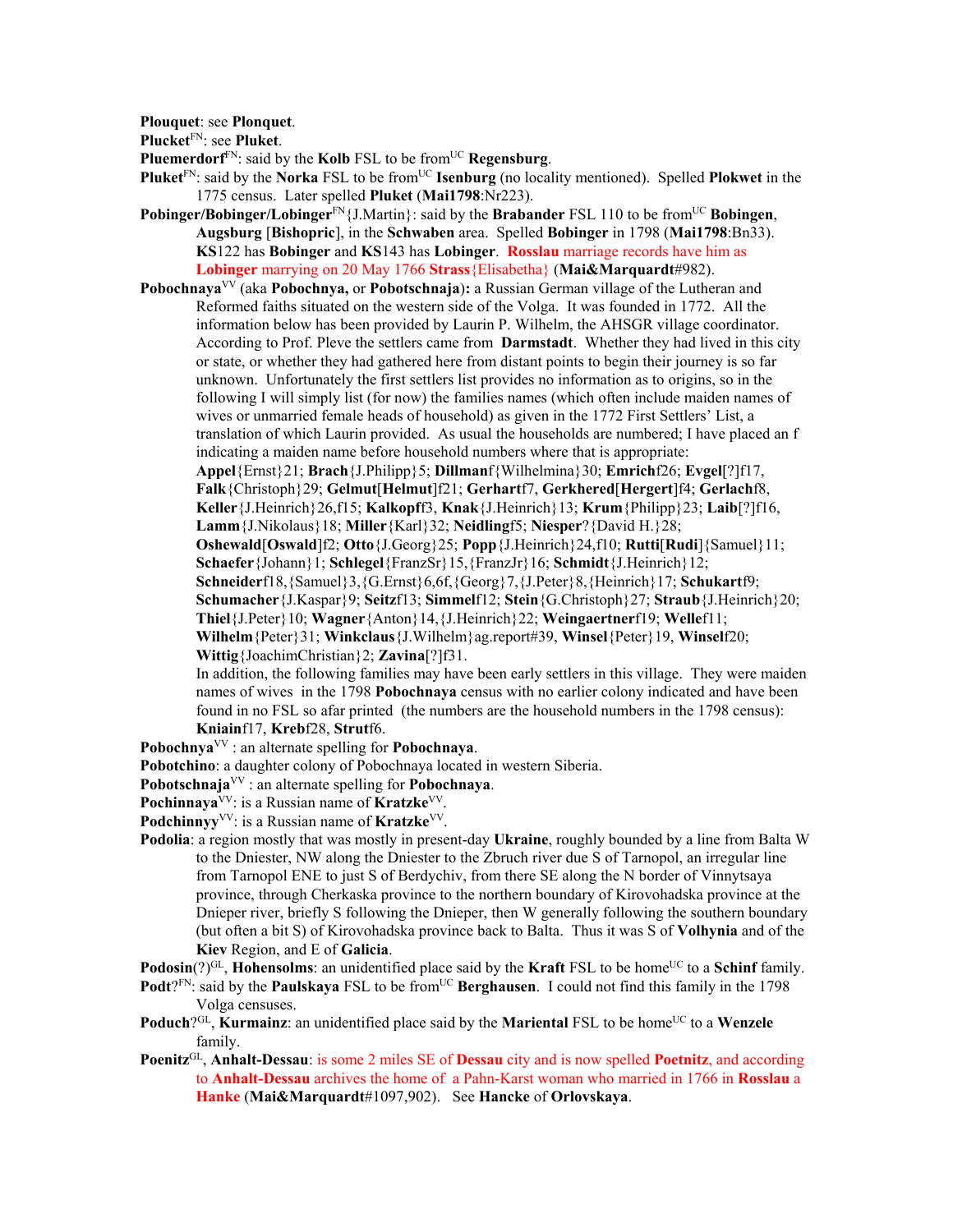**Poehlen**{Georg} FN: fromUC **Wertheim** [**County**] married **Albert**{Margarete} 14 April 1766 in **Buedingen** (**Mai&Marquardt**#533 and **KS**:118 and 148. I did not find them in any later source.

**Poertin**? : see **Boet**.

**Poetnitz**GL: see **Poenitz**.

**Poeltz**{August}: **Anhalt-Dessau** archival records report that he was from **Fraszdorg, Dessau** and left for **Russia** in 1766 (**Mai&Marquardt**#1132). **KS**148 has **Frassdorf**. Not found in any later source. **Poghausen**GL: see **Pokhausen**.

- **Pohl/Bohl**GL: these sisters, who married men of **Glueckstal** and **Kassel**, were proven by the **CGRA**, using **FHL** 247,6328, to be from **Klingenmuenster**, **Bergzabern** [**Amt**], **Pfalz**. Also spelled **Bohl**. See the **GCRA** book for detail.
- **Pohl**FN{Hieronimus}: married in **Luebeck** 24 Oct. 1765 **Berckler** {Johanna Sophia} (**Mai&Marquardt**#43). Not found in either **Kulberg** or **T**. By 27 Aug 1766 with an infant son they had settled at **Katharinenstadt** FSL #70, he said to be from **Hanau**.
- **Pohl**FN: also see **Boell**.
- Pohl-Goens<sup>GL</sup>, Hesse: is the place in whose 1726 church records (LDS microfilm) Jack Morkel found the baptismal record of the first **Morkel** settler in **Huck.**
- Pohlman<sup>FN</sup>: said by the Walter FSL to be from<sup>UC</sup> Malkhin, Mecklenburg. The Walter Research Group has confirmed in parish records that this was a **Pohlman** family from **Malehin, Mecklenburg**.
- **Pohss/Pops**{Matthias}: married **Wucher**{A.Maria} in **Rosslau** 29 May 1765 (**Mai&Marquardt**#861). **KS**148 has both **Pohss** and **Pops** for him. Not found in any later source.
- **Poiland**?: an unidentified place said by the **Rosenheim** FSL to be home<sup>UC</sup> to a **Dietzel** family.
- **Poitiers. Frankreich**: is 183 miles SW of **Paris** and said by the **Franzosen** FSL to be home<sup>UC</sup> to a Ribos? family.
- **Pokhausen**<sup>GL</sup>: said by the **Dobrinka** FSL to be home<sup>UC</sup> to a Geier family. This may be **Poghausen** in **Lower Saxony**, some 46 miles NW of **Bremen** city center.
- **Pokrovsk**<sup>GL</sup>: in the period before 1798 this was a mostly Ukrainian town. Sometime after 1798 it was renamed **Engels** (**Mai1798**:Mv2830 & p.24)
- **Poland**<sup>GS</sup>: see **Polen**. Said (no locality mentioned) by the **Merkel** FSL to be home<sup>UC</sup> to a **Hoffmann** family. Said by the 1816 **Glueckstal** census to be home<sup>UC</sup> to the **Torno** family; the **GRCA** believes they, like many others who came south towards the Black Sea, were from the Netze River valley in **Posen** province. Said by both the 1816 **Kassel** census (#87) and **KS**:226 and 395 to be home<sup>UC</sup> (no locality indicated) to the **Bitsch/Pietz/Pitsch/Pitz**/{Johann} family that settled in **Kassel.** Said by **KS**:397 to be home<sup>UC</sup> (no locality indicated) to the **Quiram** family that settled in **Kassel**. Both the 1816 **Kassel** census (#11) and **KS**:261 said this (no locality indicated) was home<sup>UC</sup> to the **Ziegenhagel** family. See the **GCRA** book for more detail.
- **Polen**GS: German for **Poland** which then was a kingdom until it was obliterated in 1793-95 [for later years see **Polish Successor States**. Said (no locality mentioned) by the **Belowescher Kolonien** FSL to be homeUC to **Melchior**{Heinrich & Anna} and maybe **Schwarz**{Ehrdman}. Said (no locality indicated) by the **Brabander** FSL to be home<sup>UC</sup> to a **Drewalski** family. Said ( no locality mentioned) by the **Fischer** FSL to be home<sup>UC</sup> to a **Lehmann** family; a daughter of this family was said to have come from<sup>UC</sup> Schnerbil?, Polen. Said by **Kulberg** to be home to the following families: **Gabet**{Peter}47 single, **Propp**{Michael}27 single, **Ziebart**{Johann+w+1c}44.
- **Poleng**<sup>GL</sup>, Durlach principality: said by the Walter FSL to be home<sup>UC</sup> to a Mehling family. The Walter **Research Group** has identified this place as **Bohlingen, Baden-Wuerttemberg**.
- **Polet**?FN: said by the **Preuss** FSL to be from<sup>UC</sup> **Hattersheim, Kurmainz.** Later spelled **Bolet**.

**Polian**? GS: an unknown state; might this be **Polen**?

- **Poligne**, **Frankreich**: an unidentified place said by the **Franzosen** FSL to be home<sup>UC</sup> to a **Panier** family. There is a Poligne 45 miles W of **Chateau-Gontier**; on the other hand this may be a misspelling of **Poligny**.
- **Poligny, Frankreich**: an unidentified place said by the **Franzosen** FSL to be home<sup>UC</sup> to a **Giraud** family. There are at least 4 Polignys in France.
- **Polish Successor States**: the Kingdom of Poland eliminated as a sovereign state in 1793-95, when much of it was absorbed into Prussia which divided it into three provinces: **South Prussia**

(**Suedpreussen**), **New East Prussia** (**Neu-Ostpreussen**), and **Neuschlesien**. In 1807 most of this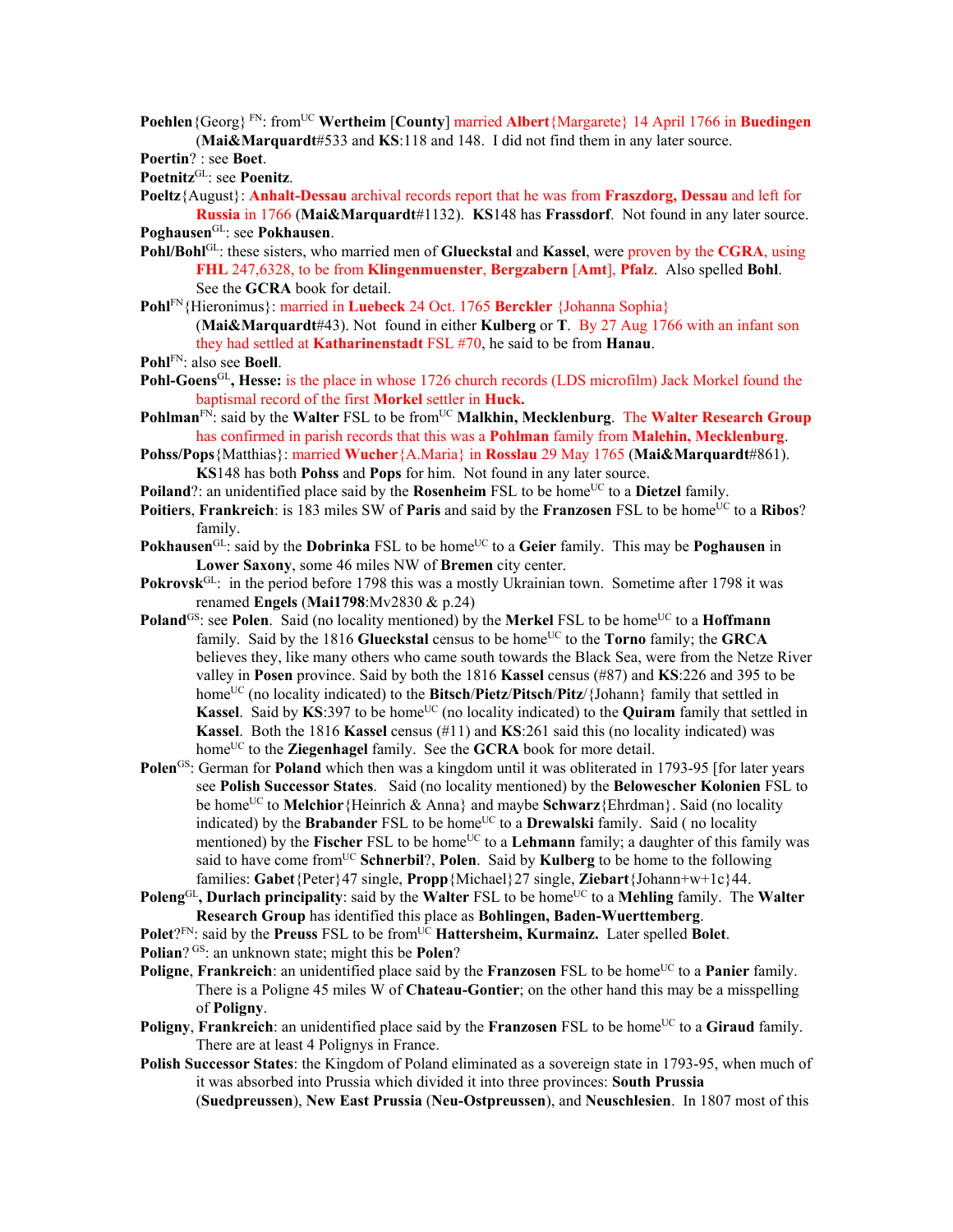territory was taken from Prussia and became a Saxon-French client state called the **Grand Duchy of Warsaw**, which lasted 1807-1815. From 1815-1848 most of the territory that had been Suedpreussen and Neuschlesien was administered as a Duchy or (unofficially) a province, i.e. **Posen**, again under Prussian control. The rest to the east came under Russian control.

- **Polkniz**?, [**Hessen**-]**Darmstadt** [**Landgraviate**]: an unidentified place said by the **Warenburg** FSL to be home<sup>UC</sup> to a **Klaum** widow.
- **Pollet**<sup>FN</sup>: said by the **Caesarsfeld** FSL to be from<sup>UC</sup> **Wackelderbusch**?. I could not find this family in the 1798 Volga censuses.
- **Polozk**, **Polen**: nka Polatsk, Belarus, 120 miles NNE of Minsk city, and said by the **Husaren** FSL to be home<sup>UC</sup> to a **Sokolow** family.
- **Poltnitz**<sup>GL</sup>, Mecklenburg: is some 27 miles SE of **Schwerin** city, and said by the **Bauer** FSL to be home<sup>UC</sup> to a **Schroeder** family.
- **Pomar**(?)<sup>GL</sup>, **Preussen**: an unidentified place said by the **Holstein** FSL to be home<sup>UC</sup> to a **Hoefner** family.
- **Pomerania**GS**:** see **Prussian Pomerania** and **Swedish Pomerania.** Said (no locality mentioned) by the **Kutter** FSL to be home<sup>UC</sup> to a **Beki**? family.
- **Pomerinke**FN: said by the **Holstein** FSL to be from<sup>UC</sup> **Treptow**. Later spelled **Pomrenke**.
- **Pomersheim**FN: said by the **Moor** 1798 census to be the maiden name of frau **Helwig** (**Mai1798**:Mo71). **Bonner** proved that they married in **Vonhausen** where she had been baptized a **Bomersheim**.
- **Pommer** FN: said by **KS**:395 to have come from<sup>UC</sup> **Roetha bei Leipzig**, **Sachsen** to go to<sup>UC</sup> **Glueckstal**; but the **GCRA** found no records for them in the Glueckstal colonies; see their book for detail.
- **Pommer**?FN{Johannes}: **KS**148 says he married **Dietrich**{Elisabeth} in **Rosslau**. On 18 June 1766 he did marry **Dietrich**{Elisabeth} in **Rosslau** (**Mai&Marquardt**#1020). {Johann} and wife {Theresa} arrived in **Russia** 12 Sept 1766, he said to be fromUC **Boehmen** (**Kulberg**6143). Later in 1766 {Johannes and Theresa} took transport in **Oranienbaum** for the **Volga** (**T**3597-3598**)**. By 28 August 1767 they had settled at **Rohleder** FSL #50, he said to be from<sup>UC</sup> Deutsch **Boehmen** and his wife's given name was listed as {Maria Theresa}. For 1798 see **Mai1798**:Rl24 where his the wife's maiden name was given as **Dietrick**{Theresa}.
- **Pommern**<sup>GS</sup>: German for **Pomerania**. It was created as a Polish duchy in 1170. In 1648 West Pommern, included Stettin, Ruegen Island, the Bremen Archbishopric, the Verden Archbishopric, Wismar and Poel Island became a Swedish possession, but in 1720 it, except for Wismar, Ruegen Island, and the Stralsmund area was divided between Prussia, Hanover, and Denmark. In 1815 that remainder went to Denmark, and all the rest to Prussia. Now almost the whole of Pommern was made a Prussian province. Said (no locality mentioned) by the **Belowescher Kolonien** FSL to be home<sup>UC</sup> to a **Rindgel/Rindel**? family. Said by the **Grimm** FSL to be home<sup>UC</sup> (no locality mentioned) to **Heilm**, **Pikus**, and **Rusch** families. Said by Kulberg to be home to the following families: **Hahnbuth/Hanibut**{Friedrich}45 single, **Loewerenz**{Christoph}43 single, {Efram, wife+daughter}36.

**Pomrenke**FN: see **Pomerinke**.

- **Pona**?FN: said by the **Rohleder** FSL to be from<sup>UC</sup> [Hessen-]Darmstadt [Landgraviate] (no locality mentioned).Spelled **Boni** in 1798 (Mai1798:Rl11, 09.
- **Pope**: go to **Popp**.
- **Popovkina**<sup>VV</sup>: one form of the Russian name for **Jost**<sup>VV</sup>.
- Popowka<sup>VV</sup>: one form of the Russian name for **Jost**<sup>VV</sup>.
- **Popowkina**<sup>VV</sup>: one form of the Russian name for **Jost**<sup>VV</sup>.
- **Popp/Pope/Bopp**: all interfiled below:
- **Popp/Bopp/Bott**<sup>FN</sup>{Elisabeth}: said by the **Balzer** FSL #61 to be from<sup>UC</sup> **Isenburg** (no locality indicated). **Rohrbach** parish records say this **Popp** family left their home in **Rohrbach**, **Isenburg** for Russia in 1766 (**Mai&Marquart**#1255). **Bonner** found indications that the maiden name of this widow **Bopp** was **Kras**. For 1798 see **Mai1798**:Pb16,17 and in 1798 the name was also spelled **Bopp** (Bz83, 101) and **Bott** (Sr7).
- **Bopp/Popp**FN: **Bonner** proved this woman from **Rohrbach** was the wife of a **Messinger** who settled in **Balzer**.
- **Popp**<sup>FN</sup>: said by the **Goebel** FSL to be from<sup>UC</sup> **Kervenheim, Wuerzburg**. Later spelled **Bopp** (**Mai1798**:Gb13, 21, 22).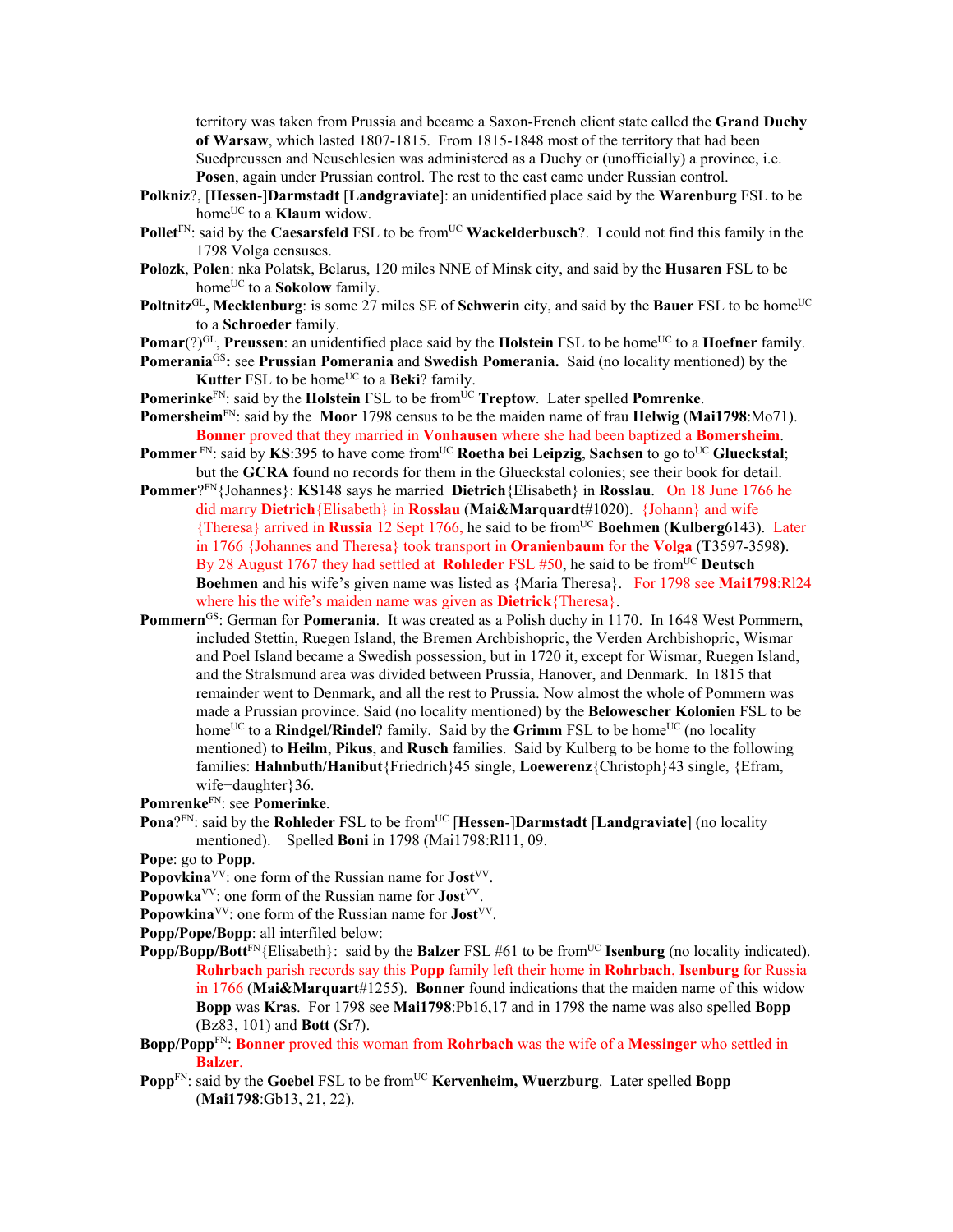- **Popp**<sup>FN</sup>: said by the **Hoelzel** FSL to be from<sup>UC</sup> **Rossdorf**, **Bamberg** [Bishopric]. For possible 1798 see **Mai1798**:Pb11.
- **Bopp**<sup>FN</sup>: said by the **Krasnovar** FSL to be from<sup>UC</sup> Dienheim.
- **Popp**FN{Kaspar/Caspar}: **KS**124 says this **Bopp** man fromUC **Vonhausen** near **Buedingen** left for **Russia** engaged (no date given) to marry **Daut**{A.Dorothea} the widow of {Friedrich} of<sup>UC</sup> **Diebach** near **Buedingen**. On 9 April 1766 they married in **Buedingen**, he said to be from<sup>UC</sup> **Vonhausen** (**Mai&Marquardt**#503). On 4 July 1766 with wife {Anna} and children: {M.Elisabeth} 17 and {Johann} 13, **Popp**{Caspar} arrived in **Russia**, he said to be fromUC **Isenburg** (**Kulberg**#917). Not found in **T**. By 18 June 1767 this **Popp** couple and daughter {M.Elizabeth} 17, had settled at **Messer** FSL  $#82$ , he said to be from<sup>UC</sup> **Isenburg**.
- **Popp**{Jacob}: **Kulberg**46 said he was single from<sup>UC</sup> Rinzenberg and went to Livonia.
- **Popp**{J.Konrad}: married **Willmann**{Elisabeth} in **Luebeck** 31 May 1766 (**Mai&Marquardt**#1188).
- **Bopp/Popp**{Georg/J.Georg/J.Georg Heinrich}: from **Rohrbach** married **Stickel**{Rosina} in **Buedingen**  26 June 1766 (**Mai&Marquardt**#712). **KS**122 has {J.Georg} Heinrich}, and says **Rohrbach**  was near **Buedingen** and **Schoenberg** was near **Backnang**. **Bonner** proved he was baptized in **Rohrbach**. On 14 Sept 1766 {Georg} with wife {Rosina} arrived in **Russia**, said to be from **Isenburg (Kulberg**6466). By 2 Sept 1767 **Popp** with wife and infant son has settled at **Norka**  FSL #202, he said to be from **Isenburg**. In 1798 {Georg} was still in **Norka**, but with a younger **Zimmermann** wife {Margaretha}, she said to have come from **Beideck** (**Mai1798**:Nr61). For other family members in 1798 see **Mai1798**:Nr10, Kz27 and Pb25.
- **Popp**{A.Katharina}FN: listed in the 1772 **Pobochnaya** first settlers' list as the wife of **Thiel**{J.Peter} (pb10).
- **Popp** {A.Margaretha}<sup>FN</sup>: listed in the 1772 **Pobochnaya** first settlers' list as the sister of the wife of **Thiel**{J.Peter} (pb10).
- **Popp** {J.Heinrich}<sup>FN</sup>: listed in the 1772 **Pobochnaya** first settlers' list (pb24) with no origin mentioned ; for 1798 see **Mai1798**:Pb17.
- **Bopp/Popp**<sup>FN</sup>: said by the **Stahl-am-Tarlyk** FSL to be from<sup>UC</sup> Atip? Spelled **Popp** in 1798 (Mai1798:St47).
- **Popp**{A.Catharina}: wife of **Pfeiffer**{Jochim} and mother of **Pfeiffer**{Susanna M.} who was baptised in **Luebeck** 28 May 1766 (**Mai&Marquardt**#1294). Not found in **Kulberg**, **T**, any published FSL or in **Mai1798**.
- **Popp**{Elisabeth}: married **Haebel**{J.Martin} in **Luebeck** in 31 May 1766 (**Mai&Marquardt**#1189). I could not find this couple in any published FSL.
- **Popp**{Eva}: in **Lubeck** she married **Meysinger**{Johann} 31 May 1766 (**Mai&Marquardt**#1190). Not found in **Mai1798**. Not found in any later pubished source.
- **Popp/Bopp/Bott**{J.Henr. Sr.}: from **Rohrbach** with wife, sons and daughters he left in 1766 (**Mai&Marquardt**#1255). The widow {Elizabeth} with 2 sons and 2 daughters had settled at **Balzer** FSL #61 by18 June 1767, she said to be from **Isenburg**.
- Popp {Kunig.}: daughter of the late {Andreas} of<sup>UC</sup> Stadtsteinach-bei-Culmbach married **Rauh**{J.Georg} in **Woehrd** 26 May 1766 (**Mai&Marquardt**#815 & **KS**149). Not found in any later source.
- **Popp**FN: also see **Bopp**.
- **Poppe**: go to **Hoppe**.
- **Poppenhausen**<sup>GL</sup>, **Hanau**: said by the **Dobrinka** FSL to be home<sup>UC</sup> to a **Gerlach** family. This might be **Bobenhausen Eins** in **Hessen**, some 16 miles NNE of **Hanau** city.
- **Poppenwind**, **Bamberg** [**Bishopric**]: is 16 miles SSW of **Bamberg** city, and was said by the **Leitsinger** FSL to be home<sup>UC</sup> to a **Pirrlein** family.
- **Poppey/Poppe**{Christian}: **Anhalt-Dessau** archival materials say he was from **Horstdorf** and may have gone to **Russia** in 1766 (**Mai&Marquardt**#1133). . On 10 Aug 1766 **Poppe**{Christoph}, single, arrived in **Russia**, said to be from **Dessau** (**Kulberg**4313). Not found **T** or in any published FSL. In 1798 he seems to have been a widower in **Basel** listed as **Poppe**{Christian} age 52 (**Mai1798**:Bs14).

**Pops**: go to **Pohss**. **Porell**FN: see **Borell**.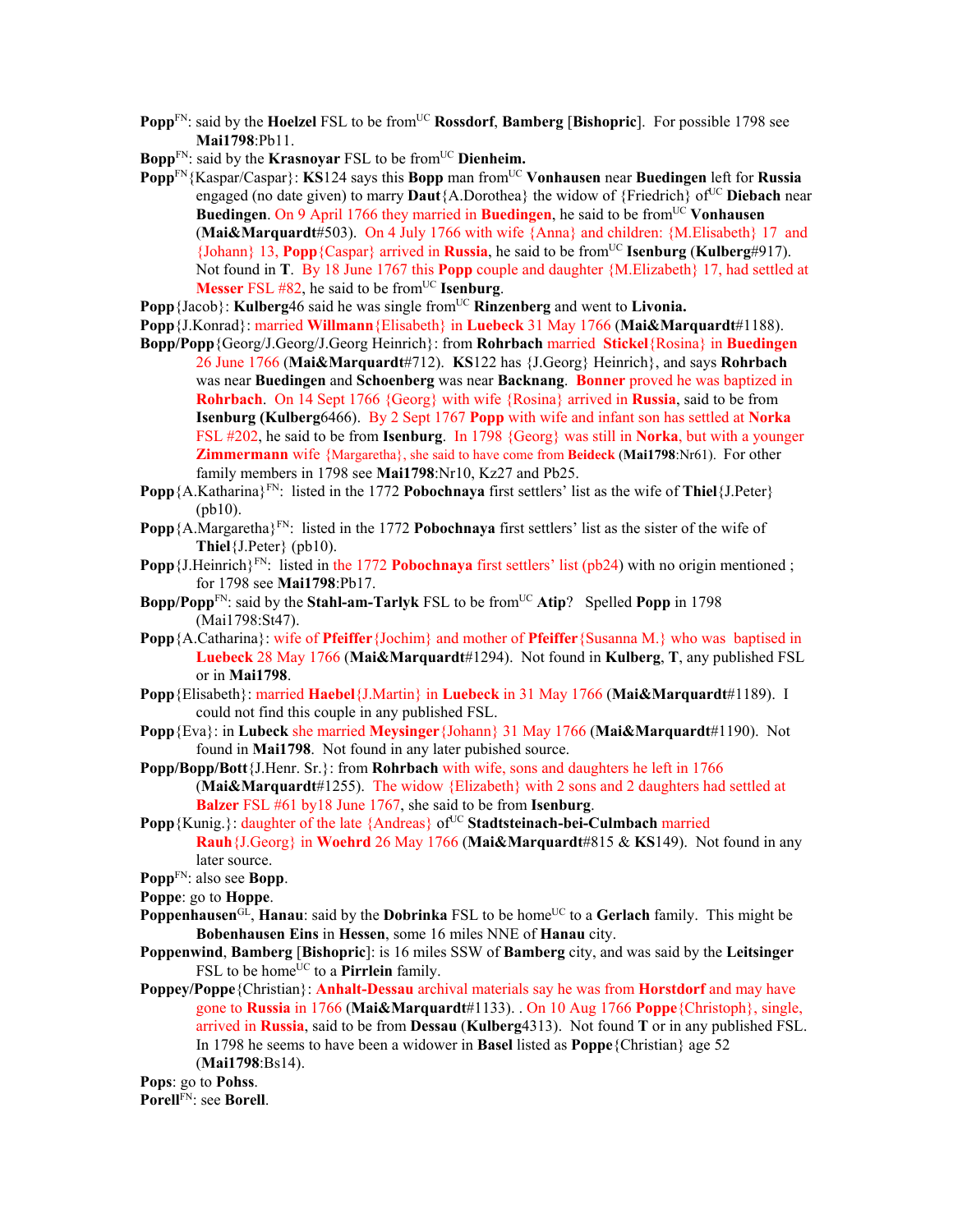**Porst**<sup>GL</sup>, near **Coethen**: which is just over 1 mile NE of **Koethen** city is said to have been home<sup>UC</sup> to the **Walt** family that went to **Boaro** (**Mai&Marquardt**#1166).

**Portich**? $G<sup>CL</sup>$ : an unidentified place said by the **Boregard** FSL to be home<sup>UC</sup> to a **Biller**? family.

**Portliaes**?, **Bamberg** [**Bishopric**]: an unidentified place said by the **Hoelzel** FSL to be home<sup>UC</sup> to a **Niesslein** family.

**Posauer** {J.Friedrich}: said by Recruiter Beauregard's list to have been from<sup>UC</sup> Mumelgot? (Lk7). Not found in any FSL and I could not find them or any likely descendant associated with any **Volga** colony.

**Posda**?<sup>GL</sup>, **Schweiz**: an unidentified place said by the **Pfeiffer** FSL to be home<sup>UC</sup> to a **Dinkel** family.

**Posen**GL, **Polen**: was Polish until 1793, now called **Poznan**. Said by the **Brabander** FSL to be home<sup>UC</sup> to a **Schmidt**{Simon} family. Said by the **Koehler** FSL to be home<sup>UC</sup> to a **Weimann** family.

**Posen**GL, also see **Poznan**.

- **Posen Department**<sup>GL</sup>, **Preussen**: seated in the city of Posen [now **Poznan**] this was (1793-1807) one of the three huge Departments into which all **Suedpreussen** was divided, the other two being **Kalisch** and **Warsaw**. In 1807 its territory was subsumed by the French-Saxon client-state, the Grand Duchy of Warsaw. Then in 1815 it was again incorporated into Prussia as the Posen Grand Duchy and was treated as a Prussian province.
- **Posen** [Department<sup>]GL</sup>, Prussia: The GCRA found evidence that this was the home<sup>UC</sup> of the **Brand**{Gottfried and Johann}brothers (1795-1814) who went to **Kassel**. The **GCRA** believes a **Goehring** widow married a **Lang** here in 1811.
- **Posen** [Duchy or Province]<sup>GL</sup>, Prussia: during 1815-1848 this entity governed much of the territory that in 1795-1807 had been the province of **South Prussia**.
- **Post**{Johannes}: although refered to as a **Just** in **Stephan** 1790 (**Mai1798**:Mv2837) he appears in fact to have been a **Post** (Ml2) and (**T**89 and/or **T**562), nevertheless, I could not locate him in any FSL.

**Postel**? FN: see **Bostel**.

- **Postin**{Elisabeth}: the Pleve editor thought Postin might be **Boes**; listed in **Luzern** in 1798 as the mother of **Lingantin**?{MagdalenaE} (**Mai1798**:Lz36); she and her deceased husband may well have been **Luzern** first settlers.
- **Potonsk**?GS: an unidentified country: see **Denkbeim**.
- **Potschinnaja**VV: is a Russian name of **Kratzke**VV.
- Potschinnoje<sup>VV</sup>: is a Russian name of **Kratzke**<sup>VV</sup>.
- **Potsdam**<sup>GL</sup>, [**Kurbrandenburg**]: said by **Kulberg**33 to be home<sup>UC</sup> to **Loringen**{Christoph+w+3c}. Said by the **Boregard** FSL to be home<sup>UC</sup> to a **Koenig** {Christian} family. Said by the **Warenburg** FSL to be home<sup>UC</sup> to a **Dubach** family.
- **Potsdam**GL, [**Kur-**]**Brandenburg**: is some 15 miles SW of **Berlin** city centre, and said by the **Dreispitz** FSL to be home<sup>UC</sup> to a **Ebermann**? family. **Wagner1** p. 86 proved that **Scheidt**{J.Philipp} who married in **Duedelsheim** and settled in **Balzer** was born and baptized.

Pott/Bott<sup>?FN</sup>: said by the Preuss FSL to be from<sup>UC</sup> Goettingen/Keddinggen, Hesse-Kassel. **Pottert**GL: see **Peddert**.

**Pottof**?<sup>FN</sup>: said by the **Paulskaya** FSL to be from<sup>UC</sup> Buena with Sahlman stepchildren living in the household. I could not find this family in the 1798 Volga censuses.

**Poullet** FN: see **Ubre**.

- **Pourquenoit**?FN: said by the **Louis** FSL to be from<sup>UC</sup> Bitsch, **Lothringen**. In 1798 the family name was sometimes spelled **Burgno** (**Mai1798**:Ls43). Darrell Brungardt has found the marriage of this couple in the late 1764 church records for Guiderkirch to the west of **Bitsch**; he found the family name spelled variously: **Bourgignon**, **Borgenon**, **Burgenon**, **Burginon** and **Bourguignon**.
- **Pout-aux-Moines**(?), **Frankreich**: is some 6 miles E of Orleans, and said by the **Goebel** FSL to be home to **Person** and perhaps **Kraemer** and **Schiel** families.
- **Poznan/Posen**<sup>GL</sup>, **Polen**: is some 152 miles SW of **Gdansk** and said by the **Kamenka** FSL to be home<sup>UC</sup> to a **Rekowski**/**Rekowsky** family.
- **Pracht**{Johann+w+4c}: **Kulberg**159says they were Catholics from<sup>UC</sup> Gruenberg. Not found in **T**. Said by the **Katharinenstadt** FSL (#76) to be fromUC **Gruenberg, Darmstadt** with step-son **Werner**{Christoph} in the household. Later spelled **Prasch** (**Mai1798**:Ka16).
- **Pracht** $F_N$ : said by the **Katharinenstadt** FSL to be from  $\overline{C}$  **Orb, Mainz**. Sean McGinnis has traced this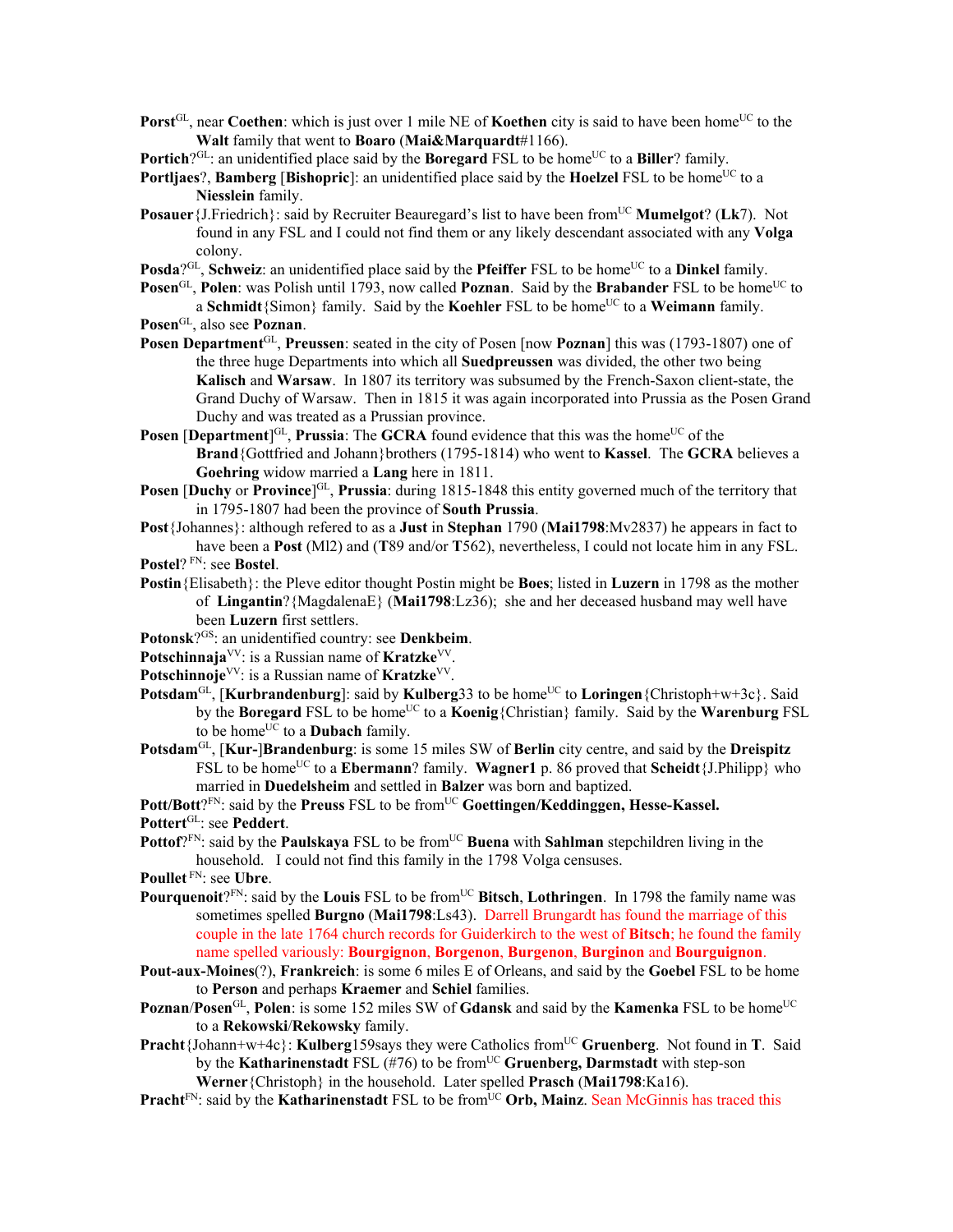**Prasch** family in **Orb** back to the 1600's in the Fulda archives.

**Pracht**{J.Martin+w+7c}: **Kulberg**147 said they were from **Danzig**. I did not find them in **T** or in any published FSL.

**Praefried**FN: see **Prefried**.

**Praeger**FN: see **Preger**?.

- **Praizio**(?)<sup>GL</sup>, **Preussen**: an unidentified place said by the **Kraft** FSL to be home<sup>UC</sup> to a **Kohlberg** family.
- **Prag**, [**Boehmen**]: Said by the the **Rohleder** FSL to be home<sup>UC</sup> to Herr **Lechleiter**. Same place as the next entry.
- **Prag**<sup>GL</sup>, **Boehmen**: Said by the **Boaro** FSL to be home<sup>UC</sup> to a **Hansel** family. Said by the **Mariental** FSL to be home<sup>UC</sup> to a **Janus** family. Nka **Prague** currently capital of the Czech Republic is some 95 miles SE of **Zwickau**.

**Prague**: see **Prag**.

**Praller**FN: see **Breler**.

**Prandenstein**FN: see **Breitenstein**.

**Prapsi** GL: see **Prati**.

**Prasch**FN: see **Pracht**.

- **Prati**?/**Prapsi**?<sup>GL</sup>: an unidentified place said by the **Neidermonjou** FSL to be home<sup>UC</sup> to an **Aut** family. Kuhlberg said this was in **Hanau**. Could this have been **Probstei**?
- **Pre/Pres**{Francois}: married **Gampier**{Sabine} the widow of {J.Philip} in **Buedingen** 13 March 1766 (**Mai&Marquardt**#421). Not found in any later source.
- **Precht** {Matthias}: **KS**:82 and 149 say this party of 2 from<sup>UC</sup> **Mechlenburg** in 1764 was sent on to the **Saratov** area as part of the group of colonists transported under the command of Captain Paykul and Cornet Rehbinder. **KS**149 says he traveled with wife and child. I have not found them in any published FSL.
- **Prediger**FN{Adam/J.Adam}: Corina **Hirt** using **LDS Film** #1336719 found that he was a son of {J.Jost} and on 16 June 1761 in **Langd** married **Gruening**{A.Catharina} daughter of {J.Jacob}. With his wife and a daughter he arrived in **Russia** on 8 Aug 1766, said to be from [**Hessian-**]**Darmstadt [Landgraviate] (Kuhlberg**#4193). By 18 Aug 1767 he, his wife and 2 daughters had settled at **Hildmann** FSL #35, said to be from<sup>UC</sup> **Homburg-an-der-Ohm**, [Hessen-Darmstadt] **Landgraviate**]. In 1798 he, his wife **Groening**{Katharina}, and their family were still in **Hildmann**, plus another daughter and her family elsewhere in that colony (**Mai1798**:Hd6 & 21). For J.Adam in 1798 see: (Bn9, Hd6).
- **Prediger**FN{Jakob/J.Jacob}: Corina **Hirt** using **LDS Film** #1336719 found that he was a son of {J.Jost} With his wife {Catharina E.} and his brother {J.David} he arrived in **Russia** on 8 Aug 1766 said to be from [**Hessian-**]**Darmstadt [Landgraviate] (Kuhlberg**#4192). By 18 Aug 1767 he, now widowed, and brother had settled at **Hildmann** FSL #35, said to be from<sup>UC</sup> **Homburg-an-der-Ohm**, [**Hessen-Darmstadt Landgraviate**]. For {J.Jakob} in 1798: (**Mai1798**:Hd3).
- **Preetz**?<sup>GL</sup>: an unidentified place said by the **Ernestinendorf** FSL to be home<sup>UC</sup> to a **Litauer**? family. There at least 3 Preetzs in Germany, all in the north.
- **Preetz, Holstein** [**Condo**]: is 13 km SE of **Kiel** city and was said by the **Schuck** FSL to be home<sup>UC</sup> to a **Faust** family. In his first translation Pleve spelled this **Breitz**.
- **Prefried**?/P**raefried/Prefiet**FN{Daniel}: married **Kalck**{A.Elisabeth} in **Luebeck** 15 July 1766 (**Mai&Marquardt**#184). **KS**149 said the man was from **Leidhecken** near **Buedingen.** On 12 Sept 1766 **Prefiet**{Daniel & Anna} arrived in **Russia**, he said to be from **Darmstadt**  (**Kulberg**5357). Later in 1766 {Daniel & Elisabetha} in **Oranienbaum** took transport for the **Volga** on which trip she died (**T**1079-1080). By 3 Aug 1767 {Daniel & Elisabeth} had settled at **Paulskaya** FSL #106, he said to be from<sup>UC</sup> Ledener<sup>(?)</sup>. I could not find this family in the 1798 Volga censuses.
- **Preger**?FN{Erdmann}: said by the **Urbach** FSL 33to be from<sup>UC</sup> **Anhalt-Zerbst [Principality**] (no locality mentioned). In 1775 and 1798 spelled **Praeger** (**Mai1798**:Mv2896, Sk1(where the wife's maiden name was given as **Liebrecht**). On 8 April 1766 this **Berger** man married **Liebrecht**{Catharina E.} in **Rosslau** (**Mai&Marquardt**#913, **KS**121).
- **Preir?**GL: an unidentified locality said by the **Mueller** FSL to be home<sup>UC</sup> to a **Schroeder** family. Kuhlberg gives the state as *Hannover*.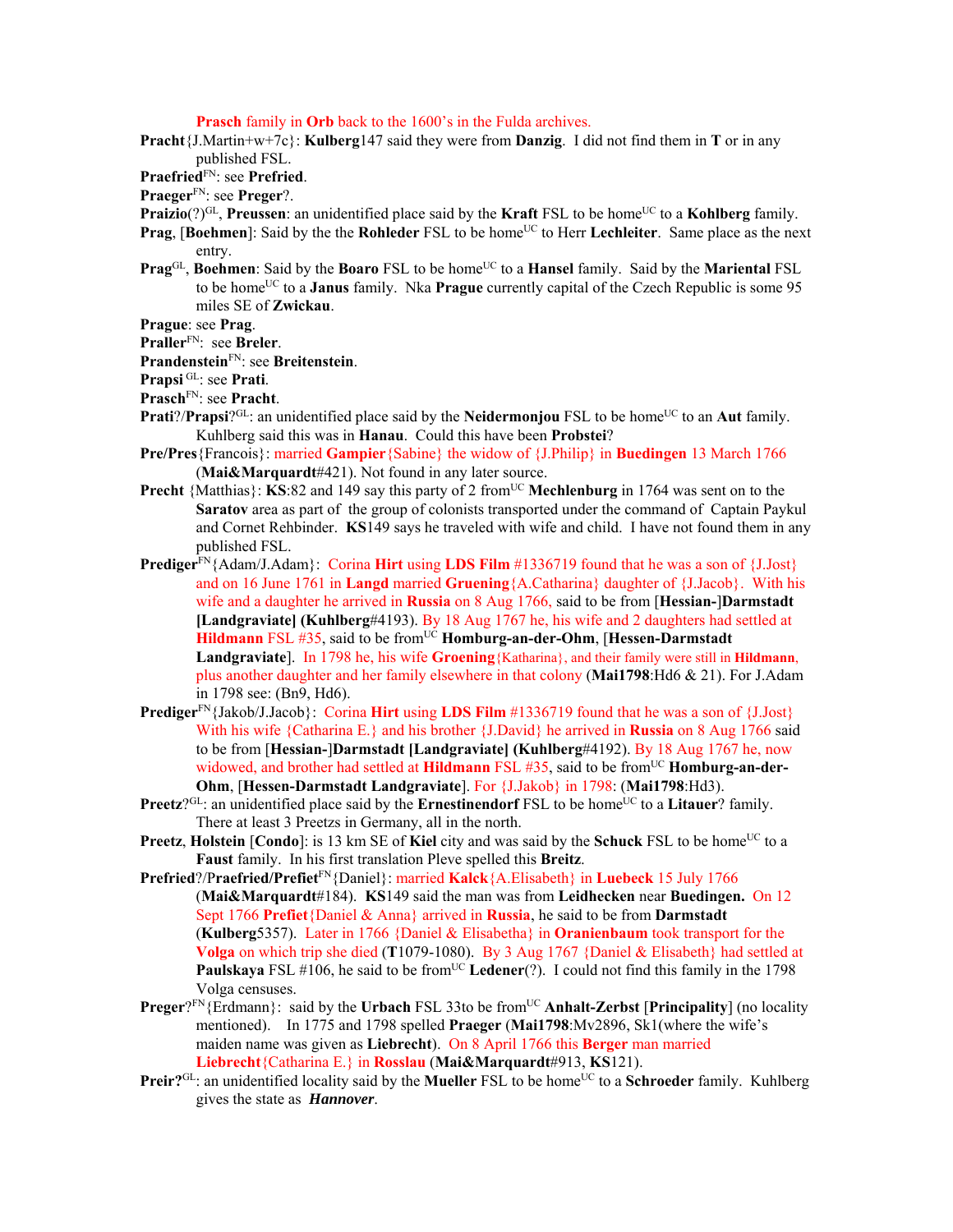- **Preis**<sup>FN</sup>: said by the **Koehler** FSL to be from<sup>UC</sup> **Worms** (no locality mentioned). I could not find this family in the 1798 Volga censuses.
- Preis<sup>FN</sup>: said by the Norka FSL to be from<sup>UC</sup> Hessen (no locality mentioned). Later spelled Preuss and the wife's maiden name was give as **Hohnstein** (**Mai1798**:Nr137).

**Preis/Preuss**?FN: said by the **Preuss** FSL to be from<sup>UC</sup> Arnstein, Wuerzburg.

**Preisach**<sup>FN</sup>: said by the **Preuss** FSL to be from<sup>UC</sup> Stierstadt, Mainz.

- **Preisendorf**<sup>FN</sup>: said by **Kuhlberg** 4145(2)a and the **Norka** FSL #24 to be from<sup>UC</sup> **Isenburg** (which one and location not indicated). There was a Werth brother-in-law in the household. In 1798 the wife's maiden name was given as **Werth** (**Mai1798**:Nr177).
- **Preiss/Preitz**{M.Elisabeth}: married **Nickelsen**{J.Juergen} in **Luebeck** 28 May 1766 (**Mai&Marquardt**#69). Later in 1766 {Georg} and wife took transport in **Oranienbaum** for the **Volga** dring which trip a daughter was born (**T**5708-5709). Not found in any later source.
- **Preiss**VV**:** an alternative spelling for **Preuss**VV.
- **Preister**FN: see **Prester**.
- **Preler**FN: see **Breler**.
- **Prensach**?<sup>GL</sup>, **Oesterreich**: an unidentified place said by the **Mariental** FSL to be home<sup>UC</sup> to a **Haury** family.
- **Prentsel**FN: see **Brenzel**.
- **Prenzbahn**GS: an unidentified state; see **Demmin**.
- **Prenzel**FN: see **Brenzel**.
- **Prenzig**<sup>FN</sup>: said by the **Straub** FSL to be from<sup>UC</sup> **Wunsiedel**, **Bayreuth** [Margraviate], with a stepdaughter (family name not given) in the household. I did not find them or any descendants in **Mai1798**.
- **Prenzlau**<sup>GL</sup>, [Kur-]Brandenburg: said by the Enders FSL to be home<sup>UC</sup> to a Dietz family. Said by the **Reinhard** FSL to be home<sup>UC</sup> to the **Korn** family. Said by the **Urbach** FSL to be home<sup>UC</sup> to a **Wodischal** family. I could not find them in **Mai1798**.
- **Prepot**<sup>FN</sup>: said by the **Katharinenstadt** FSL to be from<sup>UC</sup> Werden, Frankreich. Pleve thought this might be **Prevost**.
- **Prerow, Oesterreich**: said by the **Husaren** FSL to be home<sup>UC</sup> to a **Wangar/Weingard** family. This likely is Prerov, **Czech Republic**, and was 13 miles SE of **Olmuetz**, **Austria**.
- **Pres/Pre**{Francois}: married **Gampier**{Sabine}, widow of **Gampier**{J.Philipp} 13 March 1766 in **Buedingen** (**Mai&Marquardt**#421 and **KS**149). I could not find them in any published FSL or in **Mai1798**.

**Preschenelau**?<sup>GL</sup>, **Polen**: an unidentified place said by the **Fischer** FSL to be home<sup>UC</sup> to frau **Couchis**?.

**Pressburg**<sup>GL</sup> (aka **Bratislava**, Slovakia) said by the **Kamenka** FSL to be home<sup>UC</sup> to a **Bauer** family.

**Pressburg**<sup>GL</sup>, Ungarn: said by the **Goebel** FSL to be home<sup>UC</sup> to a **Bahlt** family. Said by the

**Katharinenstadt** FSL to be home<sup>UC</sup> to a **Holtzer** family. Same as the preceding entry. **Pressler**{Friedericke}<sup>FN</sup>: said by **KS**:396 to be in the 1858 **Kassel** census (#122 sic) having come from<sup>UC</sup>

**Tannhof**, **Pfahlbronn parish**, **Schwaben Gmuend**, but the **GCRA** found that he was not in that census and says he never came to **Kassel**. See their book for more.

- **Pressler**{J.Georg}<sup>FN</sup>: said by **KS**:396 to be in the **Kassel** from<sup>UC</sup> **Unterschlechtbach**, **Waiblingen** [Amt], **Wuerttemberg**. The **GCRA** found that he never went to **Kassel**. See their book for more.
- **Pressler**{Michael}FN: see **Bressler** of **Kassel**.

**Pressmer**<sup>FN</sup>: said by the **Leichtling** FSL to be from<sup>UC</sup> **Alzey** (no locality mentioned).

- **Prester**<sup>FN</sup>{Nicolaus}: said by the **Norka** FSL to be from<sup>UC</sup> **Hessen** (no locality mentioned). For 1792 and 1798 see **Mai1798**:Mv1975 and Sh41.
- **Prester/Proester/Proestel**FN{Valentin}: this **Proester** man from<sup>UC</sup> **Neuhoff** married in **Buedingen** 1766 a **Lehnhart**{Sybilla} (**Mai&Marquardt**#686 & **KS**149). On 29 Aug 1766 **Prester** and {Sibilla} arrived in **Russia**, he said to be from **Isenburg** (**Kulberg**5021). By 15 Aug 1767this couple had settled at **Norka** FSL #111, he said to be from<sup>UC</sup> **Isenburg** (no locality mentioned). By 1798 he evidently had died, his family name was spelled both Prester (Gm122) and **Proestel** (Nr114), widow's maiden name was given as **Leonhardt,** and her new husband was **Fischer**{Heinrich}(**Mai1798**:Nr114).

**Prester**<sup>FN</sup>: said by the **Shcherbakovka** FSL to be from<sup>UC</sup> **Beerbaum**. For 1798 see **Mai1798**:Kf13, but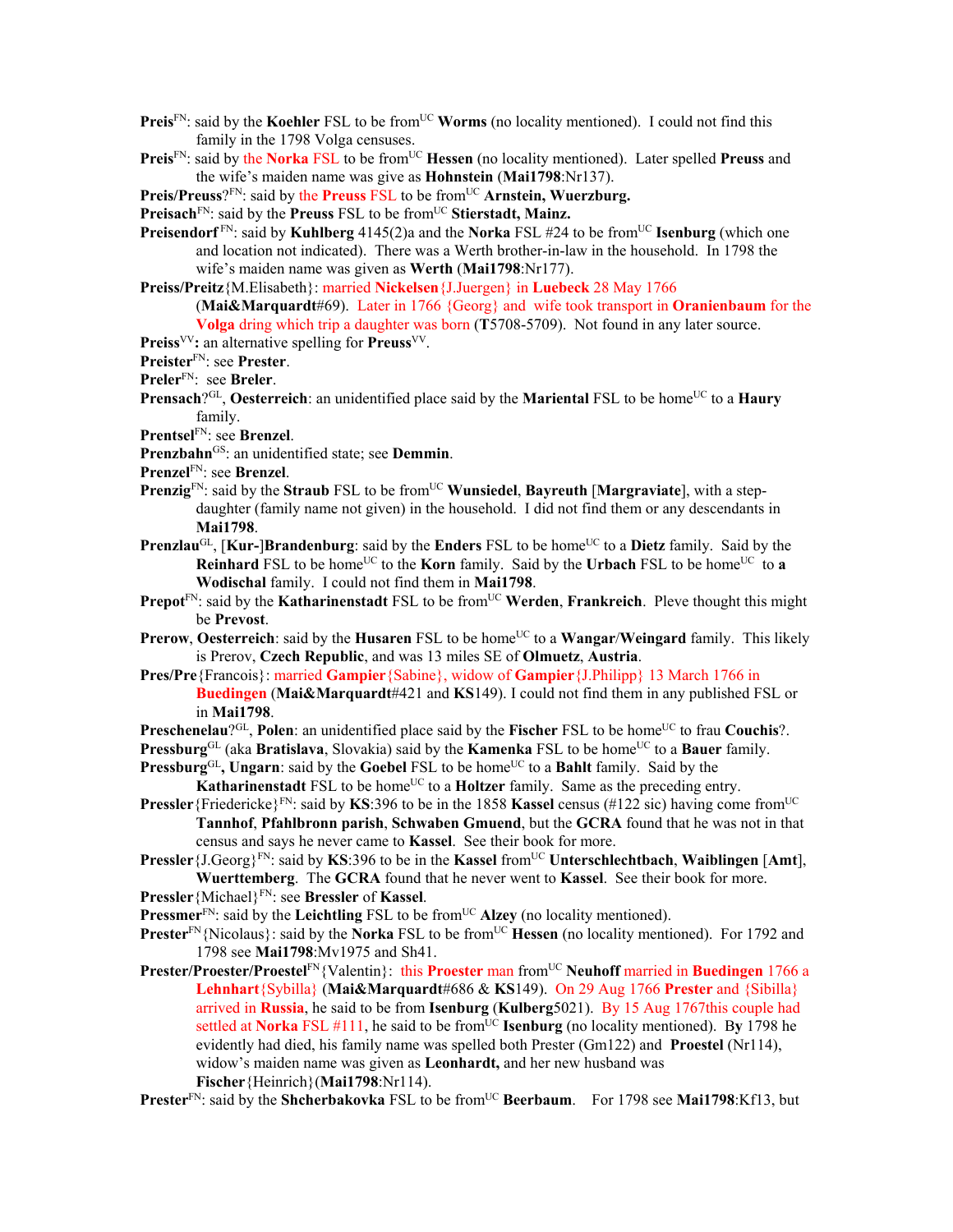apparently was spelled, perhaps by mistake (?), **Beschel** in 1788 (**Mai1798**:Mv2773). **Prester**FN:also see **Preister**.

- **Pretert**{Henr.}: **KS**149 says he left **Wolfenhausen** near **Weilberg** with wife and 3 children. No further information.
- **Pretsch**{A.Eliesabetha}: married **Oehler**{Johannes} in **Buedingen** March 1766 (**Mai&Marquardt**#456 & **KS**147 & 149). No further information.
- **Pretz/Bretz**<sup>FN</sup>{Valentin}: from<sup>UC</sup> **Heimersheim** in the Mid-**Pfalz** married on 12 May 1766 **Rohner**{Ottile} from<sup>UC</sup> **Vogtstadt** near **Hamelburg**; Hoffman said **Hammelburg** (**Mai&Marquardt**#632). **KS**123 said **Heimersheim** was near **Alzey** and gave his wife's name as {Ottilie}. Not found in **Kulberg** or **T**. By Aug. 1767 they had settled at **Koehler** FSL #65 which said he came from<sup>UC</sup> Mannheim, and gave his frau's name as **Roemer** {Otilla} (no origin given). The family name was spelled **Bretz** in 1798 (**Mai1798**:Kl35).
- **Pretzel**FN: said by the **Boregard** FSL to be from<sup>UC</sup> **Run**…**nsstein**?. I could not find this family in the 1798 Volga censuses.
- **Pretzer/Bretz??**{A.Catharina}: likely wife of {Johann} who was godparent at the 5 May 1766 **Luebeck**  baptism of a son of **Borger**{Jacob} and his **Pitsch** wife {A.Catharina} (**Mai&Marquardt**#1288). They may have arrived in Russia on 10 May 1766 as **Bretz**{Johann & wife Anna} with 3 children (**Kulberg**#232). Not found in **T**. Two of their children may be listed in **Laub** in 1798 (**Mai1798**:Lb45).
- **Pretzer/Bretz??**{Johann}: likely husband of {A.Catharina} who was godparent at the 5 May 1766 **+** baptism of a son of **Borger**{Jacob} and his **Pitsch** wife {A.Catharina} (**Mai&Marquardt**#1288). They may have arrived in Russia on 10 May 1766 as **Bretz**{Johann & wife Anna} with 3 children (**Kulberg**#232). Not found in **T**. Two of their children may be listed in **Laub** in 1798 (**Mai1798**:Lb45).
- **Preuser**FN: **Bonner** proved that this woman married in **Duedelsheim Weisheim**{J.Adam} who was buried there. She was the widow **Weissheim**{M.Sophia} of the **Balzer** FSL (#88}.
- **Preuss**FN: said by the **Lauwe** FSL to be fromUC **Moemlingen**, **Kurmainz**.
- **Preuss**<sup>FN</sup>: said by the **Preuss** FSL to be from<sup>UC</sup> **Kamberg, Nassau.**
- **Preuss**?FN: also see **Preis.**
- **Preuss**VV (aka **Choise la Roy, Chasselois, Krasnopolye, Krasnopolje,** and **Preiss)** is a Catholic village on the eastern side of the Volga River. Its FSL was first published in Pleve, The German Colonies …, pp.431-454. According to that, the first settlers were from the following places with the family names shown here in parens: from **Affeln, Kelheim**: (**Geisterscheid, Greder**?); from **Algesheim**(?), **Mainz**: (**Getter/Hetter**?, **Rikert**?);
	- from **Amorbach/Bauerbach, Kurmainz**: (**Sauerwald**);
	- from **Andertso/Andershof**(?), **Kurmainz**: (**Ranburger/Rambe**);
	- from **Arlon**(?), **Luxembourg**: (**Siebert**);
	- from **Arnstein, Wuerzburg**: (**Preis/Preuss**?);
	- from **Ateleng**(?), **Kur Trier**: (**Wolf**);
	- from **Attendorn, Kelheim**: (**Schwartz**);
	- from **Ausbach**: (**Schwemmler**);
	- from **Baerenbach, Kurmainz**: (**Uhlmann**);
	- from **Bassenheim, Kur Trier**: (**Bessinger/Boessinger**);
	- from **Birkheim, Kur Trier**: (**Gaal**?);
	- from **Bommersheim, Mainz**: (**Becker, Dulson**);
	- from **Braband**: (**Greder**?);
	- from **Burglengenfeld, Kurpfalz**: (**Kelber**);
	- from **Cambre, France**: (**Becker**);
	- from **Dalheim, Luxembourg**: (**Hess, Krantz**);
	- from **Dalsheim, France**: (**Diehl**);
	- from **Dalov**(?), **Champagne, France**: (**Weber**);
	- from **Dernbach, Kurmainz**: (**Uhlmann**);
	- from **Dreschendorf, Bamberg**: (**Dietrich**);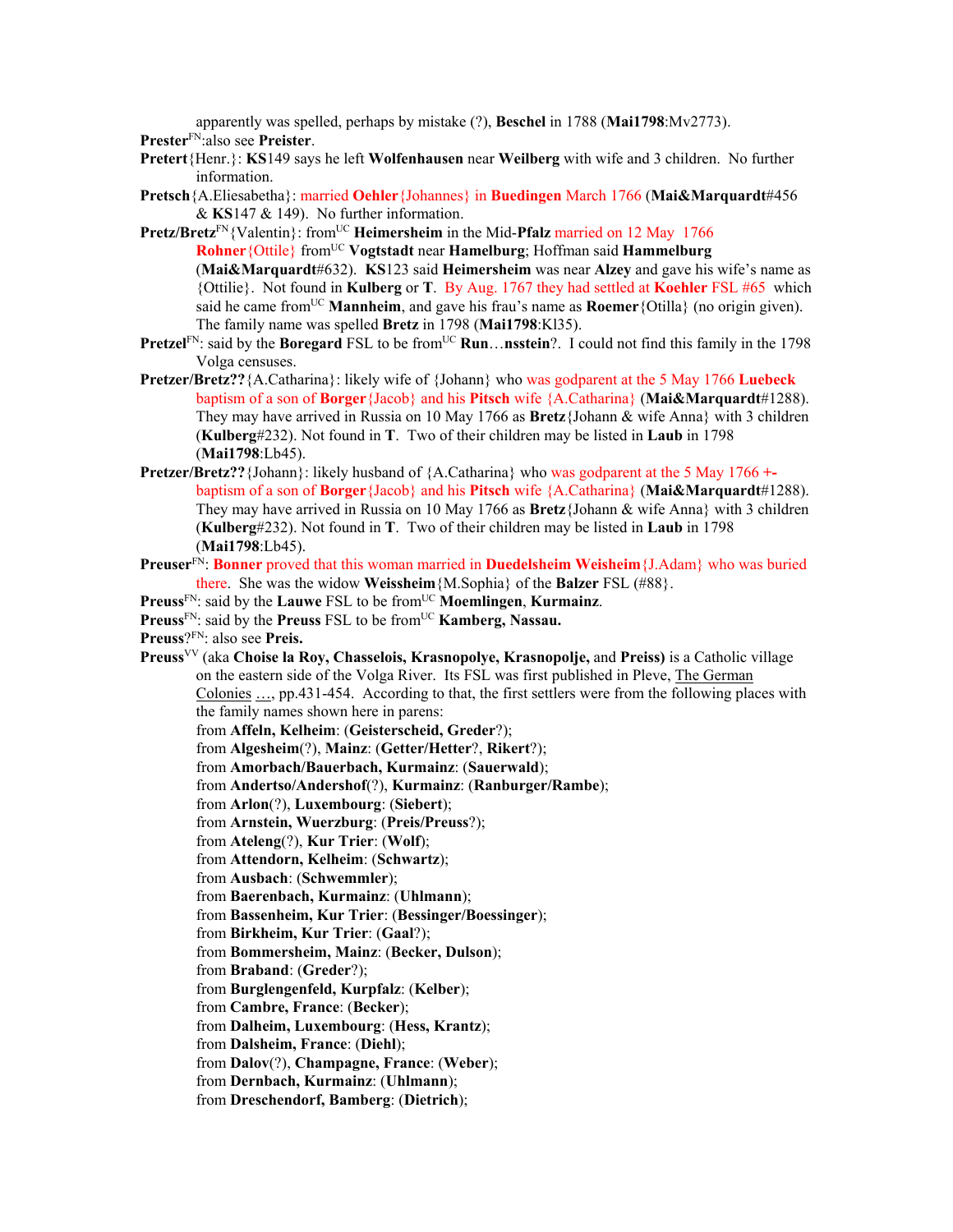from **Eitingein**(?), **Baden Durlach**: (**Jung**); from **Endingen**: (**Zweigat**?); from **Epperbrum, Kurpfalz**: (**Dink**?); from **Eppstein, Kurmainz**: (**Fritz**); from **Ersrach**(?), **Kur Trier**: (**Gammerikh/Hammerich**?); from **Figlein**(?), **Orleans, France**: (**Budgor**?); from **Firnsberg, Wuerzburg**: (**Resch**); from **Flerzheim, Kurmainz**: (**Dienst**); from **Florstadt**: (**Besinger/Boesinger**); from **Freimersheim, Bavaria**: (**Klein**); from **Geddernheim, Kurmainz**: (**Dipener**?); from **Gernsheim, Darmstadt**: (**Naust**); from **Gorderig**(?)**-am-Mindelheim, Bavaria**: (**Gertrikh**?); from **Goettingen/Keddinggen, Hesse-Kassel**: (**Kohlenberg, Pott/Bott**?); from **Grentu**(?), **Bamberg**: (**Knopf, Rauch**); from **Gundelfingen, Kurpfalz**: (**Weinmeier**); from **Guntershausen, Kurpfalz**: (**Snip**?); from **Hammerstein, Kurpfalz**: (**Wittmann**); from **Hattersheim, Kurmainz**: (**Polet**?); from **Halle, Brandenburg**: (**Miller**); from **Hintzeldorf, Kurmainz**: (**Schmidt**); from **Holtzhausen, Kur Trier**: (**Matz**); from **Huffelsheim, Kurmainz**: (**Braun**); from **Kamberg, Kur Trier**: (**Heiland, Heinrich, Schneider**); from **Kamberg, Nassau**: (**Preuss**); from **Kelheim**: (**Jungblut**); from **Koblenz**: (**Fuchs**); from **Kur Trier**: (**Kelner/Koelner/Kellner**?); from **Laudenbach, Bergstrassen**: (**Bengler**); from **Leben, Brandenburg**: (**Fanmispel**?); from **Lyubets**(?), **Kurmainz**: (**Krug**); from **Mainz**: (**Kladibali**?**, Kuntz**); from **Meinetschlag**(?): (**Turis**?); from **Melem**(?), **Kelheim**: (**Engelbert**); from **Mersfeld, Kurpfalz**: (**Dekhel**?); from **Messelgruebe, Kurmainz**: (**Becker, Gupert/Hupert/Hubert**?**, Weitz**); from **Mittelholz, Kur Trier**: (**Staud**); from **Montabeier**(?), **Kur Trier**: (**Resch**); from **Nassau**: (**Becker**); from **Nieder-Erbach, Kur Trier**: (**Becker**); from **Niederstetten, Kurmainz**: (**Kaler**?); from **Niederstzingen**(?), **Wuerzburg**: (**Schweigart**); from **Niderzensgein/Niederzeuzheim**(?), **Nassau**: (**Hartmann**); from **Oberhausen, Kur Trier**: (**Geker/Hecker/Heckert**?**, Kraemer, Niklus**?**, Walkenbach**); from **Oberhoechstadt, Mainz**: (**Hiltmann, Kempf**); from **Oberursel, Mainz**: (**Schmidt**); from **Olingen, Nassau**: (**Meilinger**); from **Oppenheim, Kurpfalz**: (**Moor**); from **Pfafenmoisbakh/Pfaffenwiesbach**(?), **Kurmainz**: (**Meibach**); from **Ransbach, Kur Trier**: (**Becker**); from **Reinberg**: (**Werner**); from **Reinbreitbach, Kelheim**: (**Asemakher**?); from **Remich, Luxembourg**: (**Manus, Nesel, Renoard**?**, Scharf, Schroepfer, Wagner**); from **Ris**(?), **Kur Trier**: (**Weber**);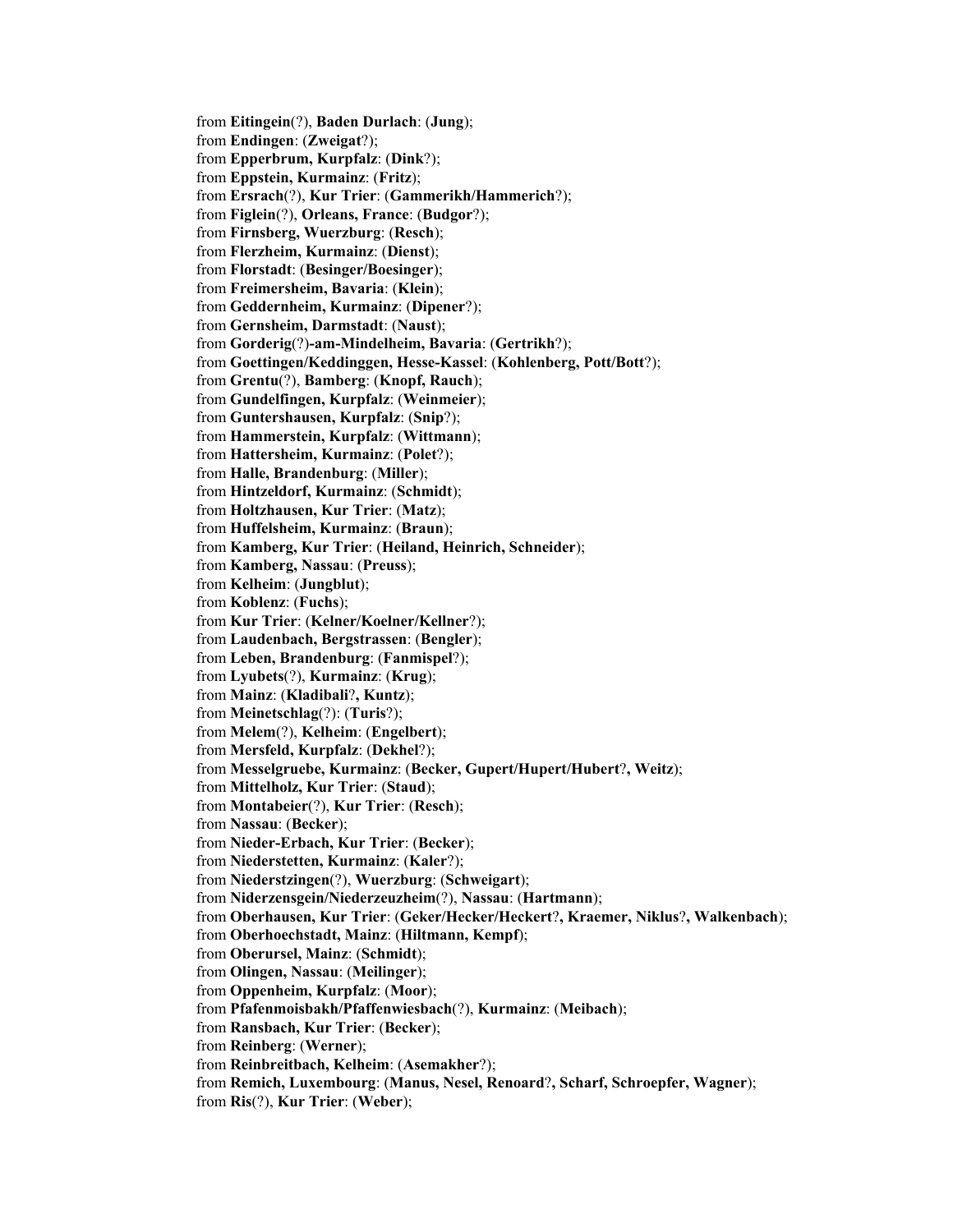from **Rohrbach, Wuerzburg**: (**Henkel**); from **Rosdorf, Kurmainz**: (**Nau**); from **Saalfelden, Salzburg**: (**Arnhold**); from **Salgen, Bavaria**: (**Winkler**); from **Salzburg**: (**Sartor**); from **Schwabach, Wuerzburg**: (**Wacker**); from **Schwellheim, Wuerzburg**: (**Weber**); from **Stadhausen, Kur Trier**: (**Zerfus**); from **Steinach, Tyrol**: (**Fuchs**); from **Stierstadt, Mainz**: (**Eberlin/Eberling**?, **Glock**, **Preisach**); from **Sumort**(?), **Champagne, France**: (**Rotler**?); from **Trier**: (**Nachbar**); from **Unterumbach, Bavaria**: (**Kaspar**); from **Utzenhofen, Swabia**: (**Krieger**); from **Weilmuenster, Hesse**: (**Schmidt**); from **Weinheim, Kurpfalz**: (**Bender, Wimmer**); from **Wenden**: (**Fischer**); from **Wengerot**(?), **Darmstadt**: (**Hartmann**); from **Werchau, Kur Trier**: (**Patt/Batt/Bott**?); from **Wergheim/Werkheim**(?), **Kur Trier**: (**Gaal**?); from **Winzenheim, Alsace**: (**Meier**); from **Wirges, Kur Trier**: (**Becker**); from **Wuerzburg**: (**Sinsler**); from **Zegendorf, Bamberg**: (**Lugarn**?); from **Ziegenberg, Darmstadt**: (**Klamm**). **Preussen**<sup>GS</sup> is German for Prussia, a Kingdom from 1701, which I believe in the 1760's was not one

- contiguous area but had holdings scattered around the northern, central and eastern Germanies. Said (no locality mentioned) by the **Belowescher Kolonien** FSL to be home<sup>UC</sup> to a **Winkelmann** family. Said (no locality mentioned) by the **Boregard** FSL to be home<sup>UC</sup> to a **Ritzler** family. Said (no locality mentioned) by the **Fischer** FSL to be home<sup>UC</sup> to frau **Lang**. Said by **KS**:207 to have been home<sup>UC</sup> to the **Alvinn** who married in **Glueckstal**; see the **GCRA** book for details. The **GCRA** found reason to believe the **Weil** family that settled in **Kassel** came fromUC somewhere in **Prussia**. Said by **Kulberg**9 to be home<sup>UC</sup> to **Klein**{Christian+wife+2kids}.
- **Preussen**: from 1829 on was an official province within Prussia, created by the joining of **Ostpreussen** and **Westpreussen**.
- **Preussisch Holland**(?)GL, **Preussen**: was some 12 miles SE of **Elbing**, is now called Pastek, **Poland**, and issaid by the **Holstein** FSL to be home<sup>UC</sup> to a **Simon** family.
- **Preussisch Pommern<sup>GS</sup>:** German for **Prussian Pomerania**, most likely a Duchy in the 1760's lying along the Baltic Sea between the Oder and Vistula rivers. See **Pommern**.
- **Preussisch Schlesien**<sup>GL</sup>: said by the 1816 **Bergdorf** census to be home<sup>UC</sup> to a **Roessler/Ressler** family. Silesia which earlier had been a part of **Poland**, was part of **Prussia** from 1795 on.

**Prevost**FN: see **Prepot**.

- **Pricht**{Nicolais}: from<sup>UC</sup> **Hirschfeld**, a son of his and of his **Volckmer** wife {M.Elisab.} was baptized in **Luebeck** 1 July 1766 (**Mai&Marquardt**#1323). Not found in any later source.
- **Priers**?, [Kur]Trier: an unidentified place said by the Recruiter Beauregard list to have been home<sup>UC</sup> to the **Schiller**{August} family (**Lk**99).
- **Pries**{M.Barbara}: married **Ditmer**{J.Jakob} in 1733 in **Seckenheim. For a bit more information go to Colonists on the Volga from Denmark.**
- **PrilFN:** said by the **Enders** FSL to be from<sup>UC</sup> **Isenburg-Buedingen**. The family name in 1798 was spelled **Piel** and the frau's maiden name was given as **Kaiser** (**Mai1798**:En18,25).

**Prill**FN: also see **Brill**.

**Primo/Primohr**{J.Friedrich}: married **Ungerbell**{Catharina E.} in **Rosslau** 9 June 1766

<sup>(</sup>**Mai&Marquardt**#1005). **KS**149 has the wrong year: 1765. Later in 1766 **Primohr**{Friederich & Cathrina} took transport in **Oranienbaum** for the **Volga** (**T**3785-3786). Not found in any later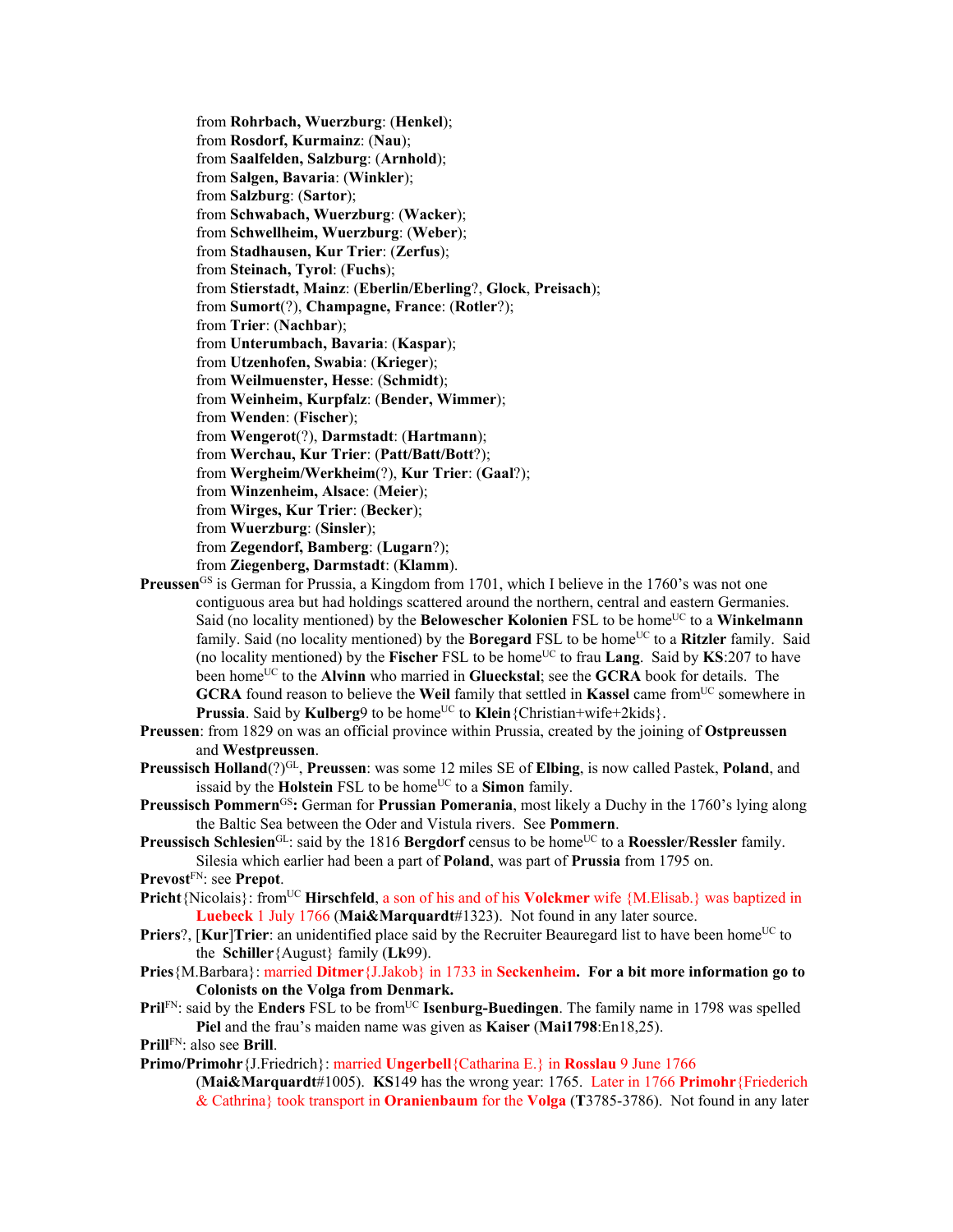source.

**Prinz**FN: said by the **Lauwe** FSL to be fromUC **Forth**, **Nuernburg**.

**Prinz**FN: also see **Brenz**.

- **Prister**FN{M.Christina}: married **Killmeyer** {Jacob} in **Rosslau** 28 May 1765 (**Mai&Marquardt**#855). **KS**138 has {M.Christiana}. Not found in **Kolberg** or in **T**. By 10 June 1766 she with her **Killmeyer** husband, his brother and one child had settled at Graf FSL #21, he said to be from<sup>UC</sup> **Heilbronn, Kurmainz**.
- **Pritzkau<sup>RN</sup>, Gwen**: former village coordinator for the **Glueckstal** colonies of the **Odessa region** and coleader of the origins research for the **GCRA** book on the **Glueckstal** colonies; also helped verify origins data for settlers of **Hoffungstal, Bessarabia**.
- **Privalnoye**<sup>VV</sup>: a version of the Russian name for **Straub**<sup>VV</sup>.
- **Priwalnoje**<sup>VV</sup>: a version of the Russian name for **Straub**<sup>VV</sup>.
- **Probate** $(?)$ <sup>GL</sup>, **Holstein**: an unidentified place said by the **Dinkel** FSL to be home<sup>UC</sup> to a **Muss** family. **Probst**FN{J.Kaspar/Caspar}: married **Seybold** {A.Margaretha} in **Rosslau** 28 May 1765
	- (**Mai&Marquardt**#835). Not found in either **Kulberg** or in **T**. By 15 July 1766 this couple had settled at **Reinhard** FSL #14, he said to be from<sup>UC</sup> **Hanstedt**. For 1783 see **Mai1793**:Mv2377.

**Probstei Amt**: was a district E of **Kiel** city, seated in what is now Schoenberger Strand.

- **Proellochs**FN: see **Breloas**.
- **Proescher**FN: this family name was found recorded in **Schotten** parish records for many generations prior to 1767; see **Flegel** trip.
- **Proescher**FN: also see **Brescher**.
- **Proesin**FN: according to a **Rosslau** ML this woman (no origin given) married in 1766 a **Koch** man; by 1767 the couple was in **Jost** (**Mai&Marquardt**#970).
- **Proestel**FN: see **Preister**.
- **Proester**FN: see **Preister**.
- **Prol**FN: see **Bruhl**.
- **Propp**{Michael}: **Kulberg**27 said he was single from **Polen**. No found in **T** or in any published FSL.
- **Proslius**<sup>FN</sup>: said by the **Brabander** FSL to be from<sup>UC</sup> **Zinling**?, **Kurmainz**. Spelled **Brozius** in 1790 and 1798 (**Mai1798**:Mv356, Dl36).
- **Protsmann**FN: see **Protzmann**
- **Protzmann/Protsmann**FN: said by the **Balzer** FSL to be from **Isenburg** with **Jacob** orphan boys in the household. **Bonner** proved this man was baptized in **Huettengesas**, **Isenburg**[**-Meerholz County**]. Spelled **Brotsmann** in 1798 (**Mai1798**:Bz33, Kt29, 54, and 27).
- **Provinz Utrecht**GS: see **Utrecht**.
- **Proziminski**FN: Herr **Proziminski** was said by the **Fischer** FSL to be fromUC **Warschau**, **Polen**; his frau, born a **Meier**, was said to come from **Rohrbach**, **Kurpfalz**. I could not find this family in the 1798 censuses.
- **Prudhon**<sup>FN</sup>: said by the **Franzosen** FSL to be from<sup>UC</sup> **Beaune**, **Frankreich**. I could not find this family in the 1798 Volga censuses.
- **Pruesselbueren**GL: see **Prussenbrun**.
- **Prunck/Prunk**{Catharina}: from **Peddert** married in **Buedingen** 11 April 1766 **Siebenlist**{Johann} (**Mai&Marquardt**#518). She and husband {Johann} arrived in **Russia** 22 July 1766, he said to be from **Dienheim** (**Kulberg**2354). Not found in **T**. He said by the **Doenhof** FSL #96 to be fromUC **Wuerzburg** (no locality mentioned).
- **Prussenbrun**(?)<sup>GL</sup>, **Pfalz**: an unidentified place said by the **Dobrinka** FSL to be home<sup>UC</sup> to a **Breiner** family. There is a **Pruesselbueren** in **North Rhine-Westpahlia** some 24 miles N of **Muenster** city, but that seems far removed from any lands that were **Pfalz**.
- **Prussia**GS, see **Preussen.**
- **Prussian Pomerania**GS**,** see **Preussisch Pommern**.
- **Prussian Provinces**: see **Brandenburg**(1818-1947), **Pommern**(1815on), **Posen**(1815 on), **Rhein**(1822 on), **Sachsen**(1816 on), **Schlesian**(1742-1919), **Westfalen**(1816-1946), **Westpreussen**(1772- 1829 when absorbed by the Prussian Kingdom).
- **Przedecz**, **Posen**: is 52 miles NE of **Kalisch**, **Poland** and was an Amt or Kreis or parish which covered **Sompolno** according to the **GCRA**.